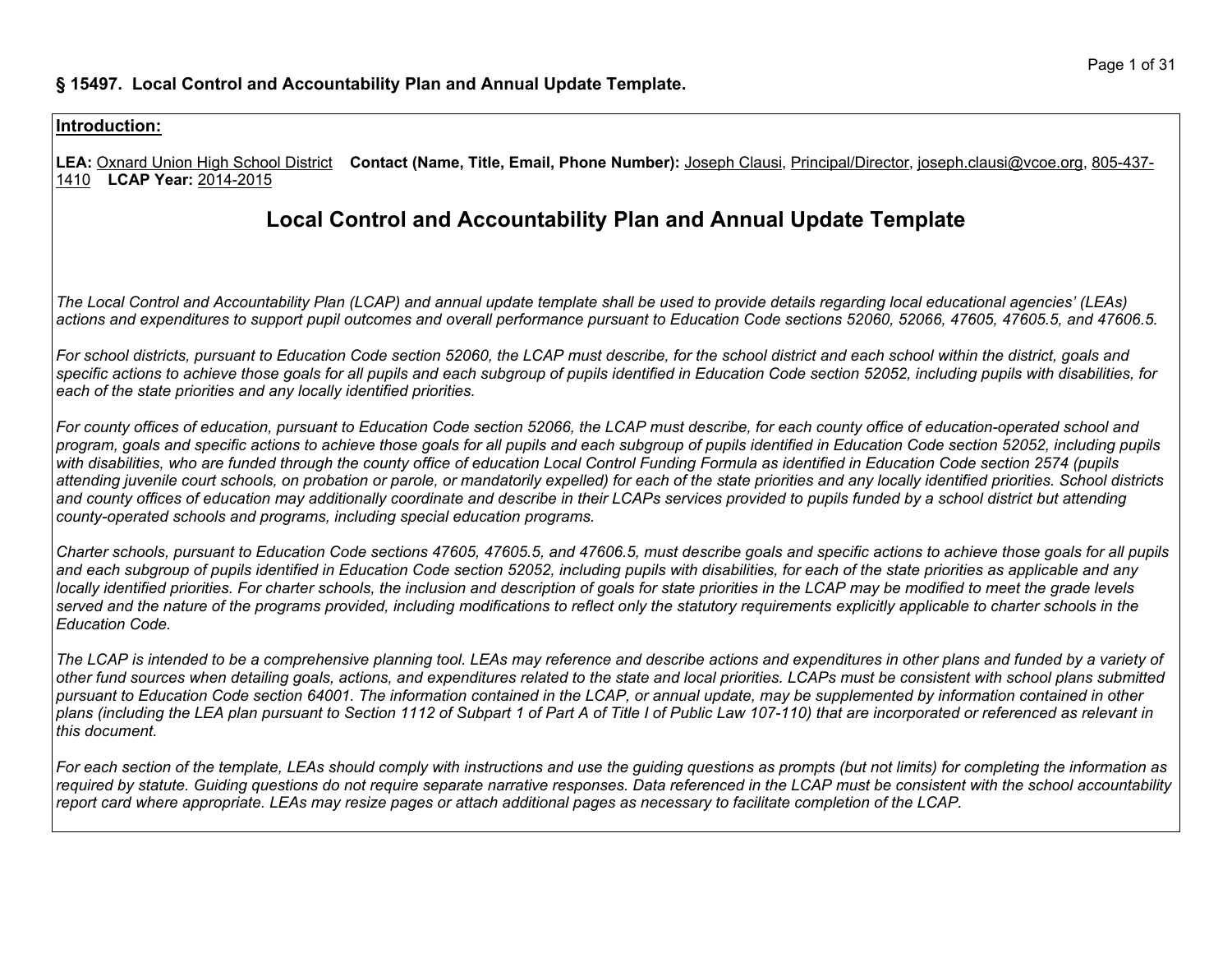# **State Priorities**

The state priorities listed in Education Code sections 52060 and 52066 can be categorized as specified below for planning purposes, however, school districts and county offices of education must address each of the state priorities in their LCAP. Charter schools must address the priorities in Education Code section 52060(d) that apply to the grade levels served, or the nature of the program operated, by the charter school.

# *A. Conditions of Learning:*

Basic: degree to which teachers are appropriately assigned pursuant to Education Code section 44258.9, and fully credentialed in the subject areas and for the pupils they are teaching; pupils have access to standards-aligned instructional materials pursuant to Education Code section 60119; and school facilities are *maintained in good repair pursuant to Education Code section 17002(d). (Priority 1)*

Implementation of State Standards: implementation of academic content and performance standards adopted by the state board for all pupils, including English *learners. (Priority 2)*

Course access: pupil enrollment in a broad course of study that includes all of the subject areas described in Education Code section 51210 and subdivisions (a) *to (i), inclusive, of Section 51220, as applicable. (Priority 7)*

**Expelled pupils (for county offices of education only):** coordination of instruction of expelled pupils pursuant to Education Code section 48926. (Priority 9)

Foster youth (for county offices of education only): coordination of services, including working with the county child welfare agency to share information, responding to the needs of the juvenile court system, and ensuring transfer of health and education records. (Priority 10)

# *B. Pupil Outcomes:*

Pupil achievement: performance on standardized tests, score on Academic Performance Index, share of pupils that are college and career ready, share of English learners that become English proficient, English learner reclassification rate, share of pupils that pass Advanced Placement exams with 3 or higher, share *of pupils determined prepared for college by the Early Assessment Program. (Priority 4)*

Other pupil outcomes: pupil outcomes in the subject areas described in Education Code section 51210 and subdivisions (a) to (i), inclusive, of Education Code *section 51220, as applicable. (Priority 8)*

# *C. Engagement:*

Parent involvement: efforts to seek parent input in decision making, promotion of parent participation in programs for unduplicated pupils and special need *subgroups. (Priority 3)*

Pupil engagement: school attendance rates, chronic absenteeism rates, middle school dropout rates, high school dropout rates, high school graduations rates. *(Priority 5)*

School climate: pupil suspension rates, pupil expulsion rates, other local measures including surveys of pupils, parents and teachers on the sense of safety and *school connectedness. (Priority 6)*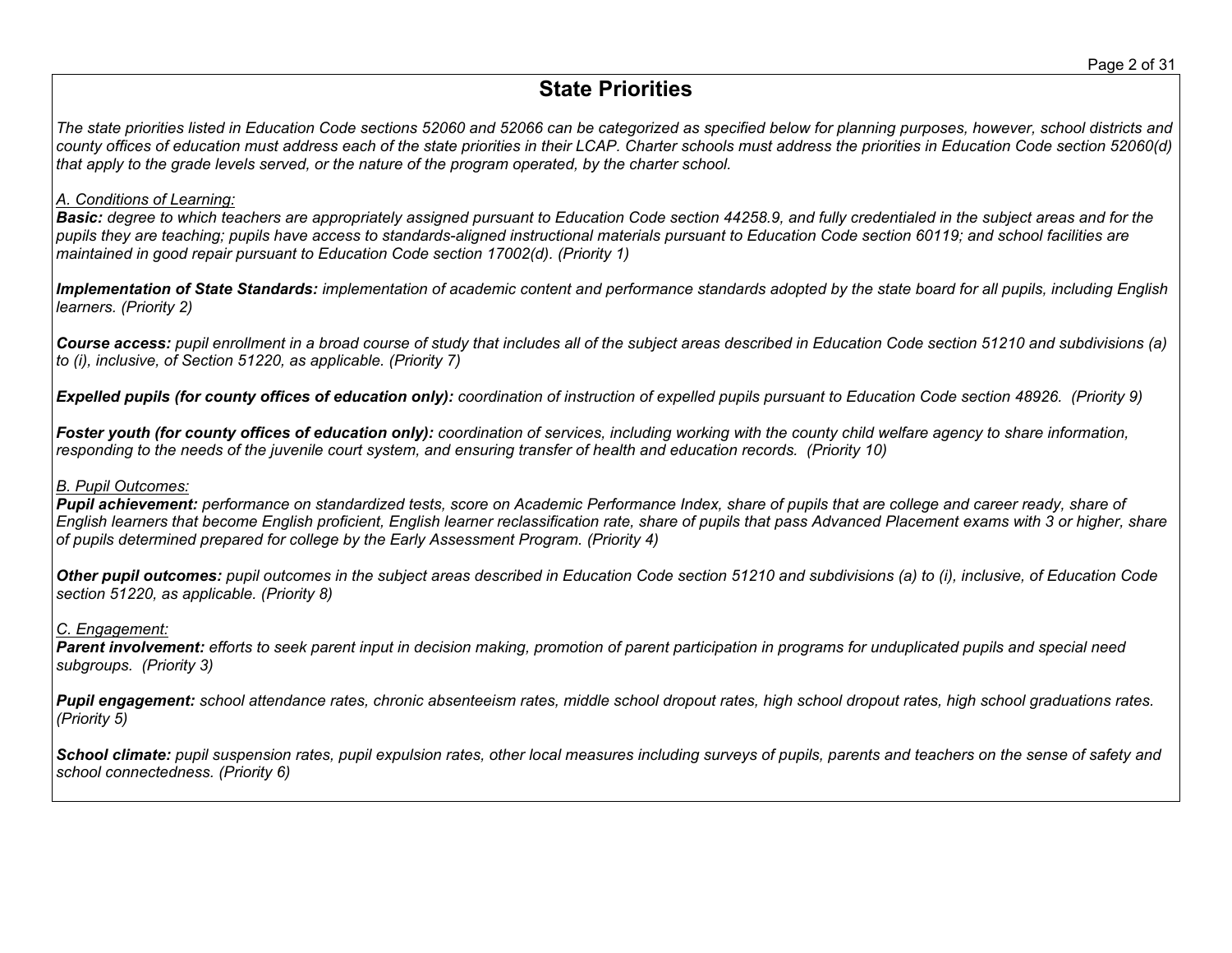# **Section 1: Stakeholder Engagement**

Meaningful engagement of parents, pupils, and other stakeholders, including those representing the subgroups identified in Education Code section 52052, is critical to the LCAP and budget process. Education Code sections 52062 and 52063 specify the minimum requirements for school districts; Education Code sections 52068 and 52069 specify the minimum requirements for county offices of education, and Education Code section 47606.5 specifies the minimum requirements for charter schools. In addition, Education Code section 48985 specifies the requirements for translation of documents.

**Instructions:** Describe the process used to engage parents, pupils, and the community and how this engagement contributed to development of the LCAP or annual update. Note that the LEA's goals related to the state priority of parental involvement are to be described separately in Section 2, and the related actions and expenditures are to be described in Section 3.

#### **Guiding Questions:**

- 1) How have parents, community members, pupils, local bargaining units, and other stakeholders (e.g., LEA personnel, county child welfare agencies, county office of education foster youth services programs, court-appointed special advocates, foster youth, foster parents, education rights holders and other foster youth stakeholders, English learner parents, community organizations representing English learners, and others as appropriate) been engaged and involved in developing, reviewing, and supporting implementation of the LCAP?
- 2) How have stakeholders been included in the LEA's process in a timely manner to allow for engagement in the development of the LCAP?
- 3) What information (e.g., quantitative and qualitative data/metrics) was made available to stakeholders related to the state priorities and used by the LEA to inform the LCAP goal setting process?
- 4) What changes, if any, were made in the LCAP prior to adoption as a result of written comments or other feedback received by the LEA through any of the LEA's engagement processes?
- 5) What specific actions were taken to meet statutory requirements for stakeholder engagement pursuant to Education Code sections 52062, 52068, and 47606.5, including engagement with representative parents of pupils identified in Education Code section 42238.01?
- 6) In the annual update, how has the involvement of these stakeholders supported improved outcomes for pupils related to the state priorities?

| <b>Involvement Process</b>                                                                                                                                                                                                                                                                                                                                                                                                                                                                                                                                                                                                                                                                                                                                                                                                                                                                                                                                                                                                                                                                                                                                                                                                                                                                                                                                                                                               | <b>Impact on LCAP</b>                                                                                                                                                                                                                                                                                                                                                                                                                                                                                                                                                                                                                                                                                                                                                                                                                                                                                                                                                                                                                                  |
|--------------------------------------------------------------------------------------------------------------------------------------------------------------------------------------------------------------------------------------------------------------------------------------------------------------------------------------------------------------------------------------------------------------------------------------------------------------------------------------------------------------------------------------------------------------------------------------------------------------------------------------------------------------------------------------------------------------------------------------------------------------------------------------------------------------------------------------------------------------------------------------------------------------------------------------------------------------------------------------------------------------------------------------------------------------------------------------------------------------------------------------------------------------------------------------------------------------------------------------------------------------------------------------------------------------------------------------------------------------------------------------------------------------------------|--------------------------------------------------------------------------------------------------------------------------------------------------------------------------------------------------------------------------------------------------------------------------------------------------------------------------------------------------------------------------------------------------------------------------------------------------------------------------------------------------------------------------------------------------------------------------------------------------------------------------------------------------------------------------------------------------------------------------------------------------------------------------------------------------------------------------------------------------------------------------------------------------------------------------------------------------------------------------------------------------------------------------------------------------------|
| To begin this process, the ACE Faculty Advisory Committee met and began to roll out the<br>process of filling in the LCAP. Administration attended a number of workshops to clarify<br>filling out the template and turn-keyed the information to the ACE Faculty Advisory<br>Committee, which consists of several teachers, the school guidance counselor, and<br>administration; which met every Tuesday, Wednesday, and Thursday during 4th period<br>tutorial from March 4th until May 8th, which the agenda of reviewing the goals. A study of<br>data was conducted to directly align goals of the school with the needs of the students.<br>This data was generated from, CAHSEE, STAR, in class assessments, students grades,<br>and teacher feedback; all from school years 2012-2013 & 2013-2014. School site council<br>meetings were held on January 7th, February 4th, March 4th, and April 8th, in addition to<br>a parent survey and a teacher survey, which were posted on Survey Monkey on March<br>10th; where the results of which have enabled a clear path towards the needs for creating<br>goals which accurately reflect the needs of the school. A draft of the goals were created<br>and discussed with the parent association during the March and April meetings, the<br>school site team during the April and May meetings, and discussed with the board for<br>approval on May 29th, 2014. | The goals and the funding allocated for each, is a direct reflection of the input given from<br>the staff, the students, and the parents. After reviewing the guided 8 state priorities, ACE<br>Charter High School derived the following goals, which fall under the and are organized<br>by the three main categories of: A. Conditions of Learning, B. Pupil Outcomes, & C.<br>Engagement as described below.<br>A. Conditions of Learning<br>1. To make certain that all students have access to technology for the purposes of<br>demonstrating competency within the CCLS, and 21st Century Skills.<br><b>B. Pupil Outcomes</b><br>2. All teachers are best prepared to help all students to obtain mastery of the mission and<br>vision of ACE, which is to graduate prepared for college and careers.<br>3. All students will graduate prepared for a collegiate setting or for a career revolving<br>around one of our themes of study.<br>C. Engagement<br>4. Increase opportunities for parent/guardian input and meaningful participation. |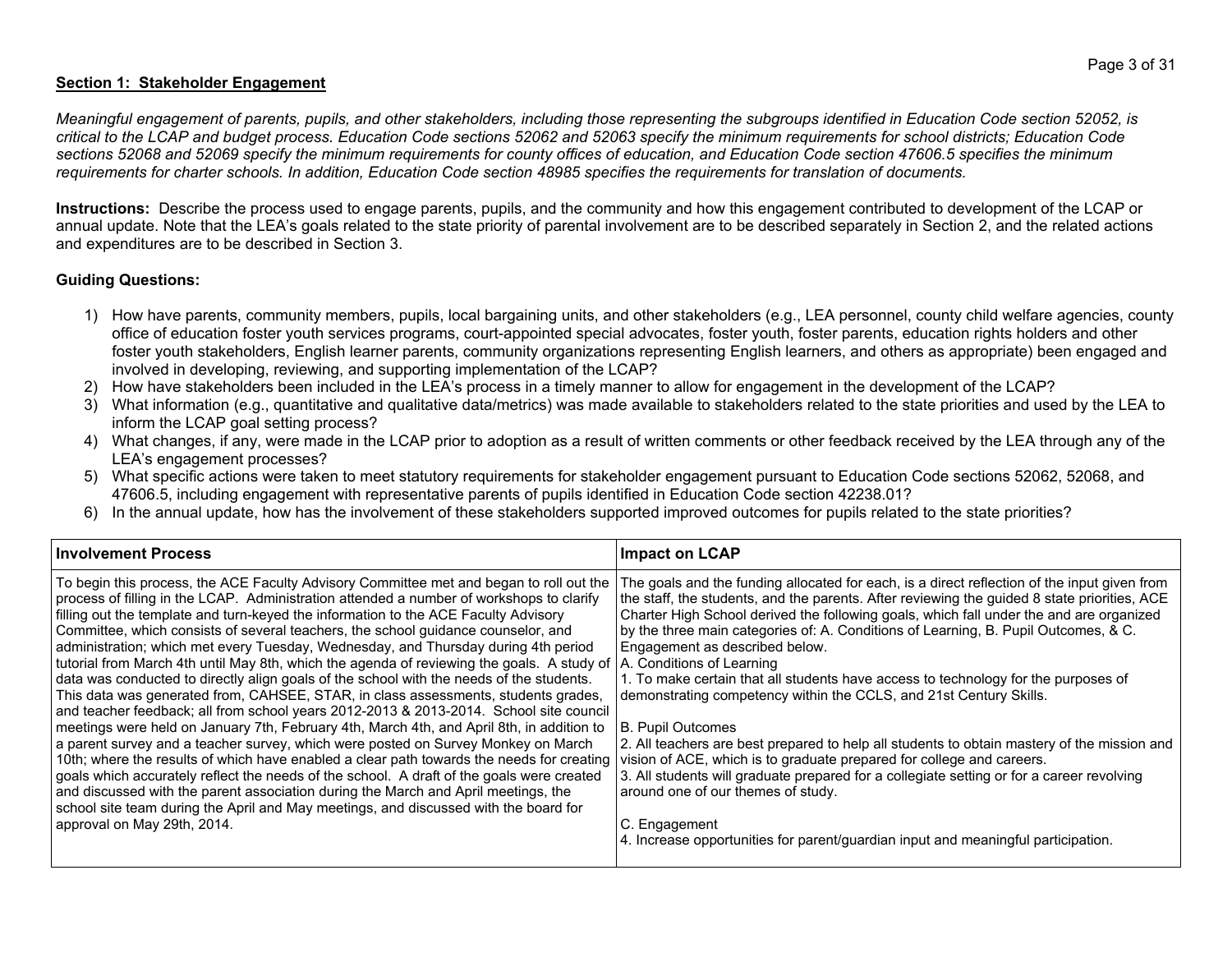### **Section 2: Goals and Progress Indicators**

For school districts, Education Code sections 52060 and 52061, for county offices of education, Education Code sections 52066 and 52067, and for charter schools, Education Code section 47606.5 require(s) the LCAP to include a description of the annual goals, for all pupils and each subgroup of pupils, for each state priority and any local priorities and require the annual update to include a review of progress towards the goals and describe any changes to the goals.

**Instructions:** Describe annual goals and expected and actual progress toward meeting goals. This section must include specifics projected for the applicable term of the LCAP, and in each annual update year, a review of progress made in the past fiscal year based on an identified metric. Charter schools may adjust the chart below to align with the term of the charter school's budget that is submitted to the school's authorizer pursuant to Education Code section 47604.33. The metrics may be quantitative or qualitative, although LEAs must, at minimum, use the specific metrics that statute explicitly references as required elements for measuring progress within a particular state priority area. Goals must address each of the state priorities and any additional local priorities; however, one goal may address multiple priorities. The LEA may identify which school sites and subgroups have the same goals, and group and describe those goals together. The LEA may also indicate those goals that are not applicable to a specific subgroup or school site. The goals must reflect outcomes for all pupils and include specific goals for school sites and specific subgroups, including pupils with disabilities, both at the LEA level and, where applicable, at the school site level. To facilitate alignment between the LCAP and school plans, the LCAP shall identify and incorporate school-specific goals related to the state and local priorities from the school plans submitted pursuant to Education Code section 64001. Furthermore, the LCAP should be shared with, and input requested from, school site-level advisory groups (e.g., school site councils, English Learner Advisory Councils, pupil advisory groups, etc.) to facilitate alignment between school-site and district-level goals and actions. An LEA may incorporate or reference actions described in other plans that are being undertaken to meet the goal.

## **Guiding Questions:**

- 1) What are the LEA's goal(s) to address state priorities related to "Conditions of Learning"?
- 2) What are the LEA's goal(s) to address state priorities related to "Pupil Outcomes"?
- 3) What are the LEA's goal(s) to address state priorities related to "Engagement" (e.g., pupil and parent)?
- 4) What are the LEA's goal(s) to address locally-identified priorities?
- 5) How have the unique needs of individual school sites been evaluated to inform the development of meaningful district and/or individual school site goals (e.g., input from site level advisory groups, staff, parents, community, pupils; review of school level plans; in-depth school level data analysis, etc.)?
- 6) What are the unique goals for subgroups as defined in Education Code sections 42238.01 and 52052 that are different from the LEA's goals for all pupils?
- 7) What are the specific predicted outcomes/metrics/noticeable changes associated with each of the goals annually and over the term of the LCAP?
- 8) What information (e.g., quantitative and qualitative data/metrics) was considered/reviewed to develop goals to address each state or local priority and/or to review progress toward goals in the annual update?
- 9) What information was considered/reviewed for individual school sites?
- 10) What information was considered/reviewed for subgroups identified in Education Code section 52052?
- 11) In the annual update, what changes/progress have been realized and how do these compare to changes/progress predicted? What modifications are being made to the LCAP as a result of this comparison?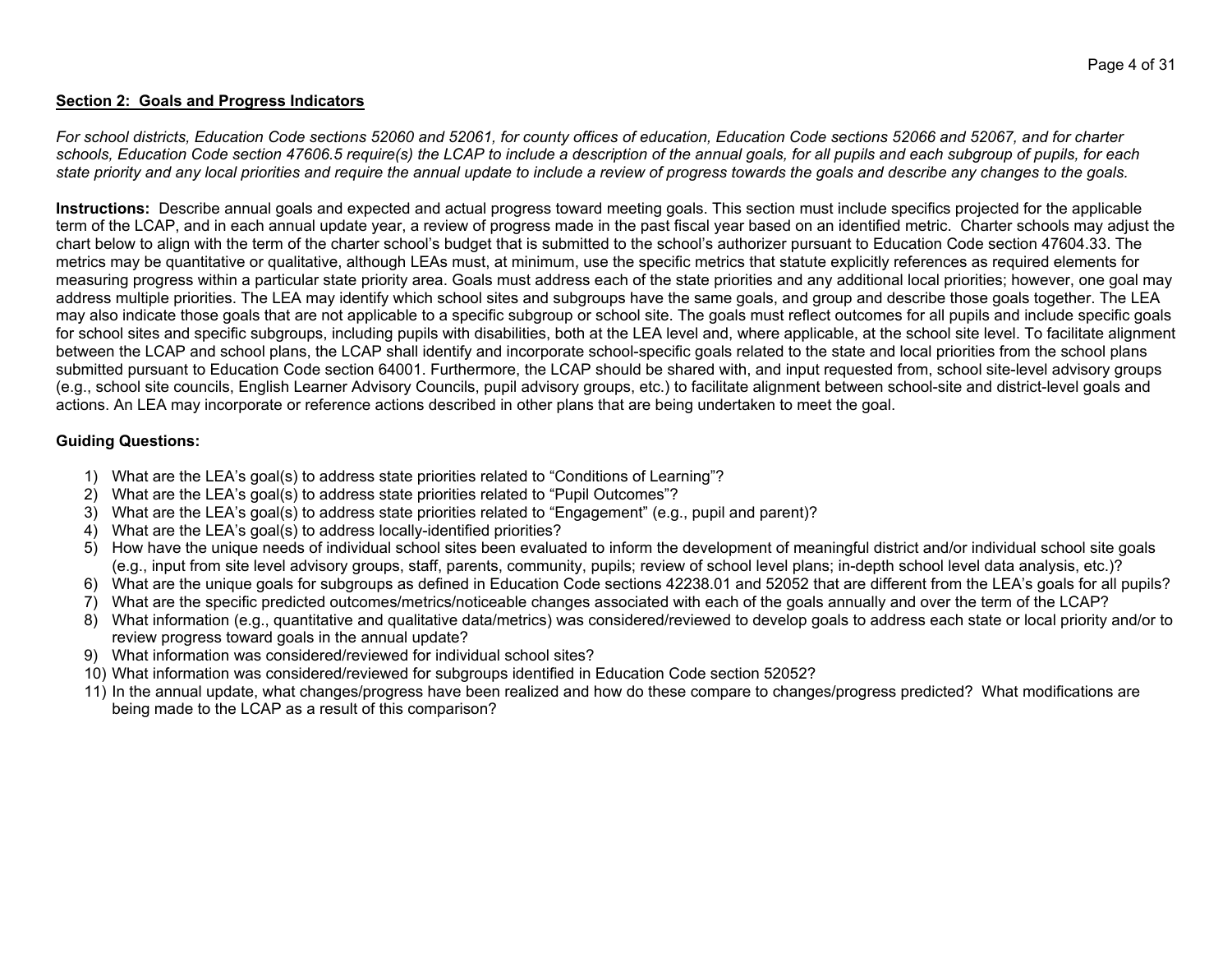|                                                                                                                                                                                                                                                                                                                                     |                                                                                                                                                                         |                                                                                                                                                                       |                                                                                                                                                                                    |                                                                                        |                        |                                                                                                                                                                                                                                                                                                                                                                      |                        |                                                                                                                                                                                                                                                             |                        |                                                                                                                                                                                                                                                     | Page 5 of 31                                                                                                                                                                                                                                                                  |
|-------------------------------------------------------------------------------------------------------------------------------------------------------------------------------------------------------------------------------------------------------------------------------------------------------------------------------------|-------------------------------------------------------------------------------------------------------------------------------------------------------------------------|-----------------------------------------------------------------------------------------------------------------------------------------------------------------------|------------------------------------------------------------------------------------------------------------------------------------------------------------------------------------|----------------------------------------------------------------------------------------|------------------------|----------------------------------------------------------------------------------------------------------------------------------------------------------------------------------------------------------------------------------------------------------------------------------------------------------------------------------------------------------------------|------------------------|-------------------------------------------------------------------------------------------------------------------------------------------------------------------------------------------------------------------------------------------------------------|------------------------|-----------------------------------------------------------------------------------------------------------------------------------------------------------------------------------------------------------------------------------------------------|-------------------------------------------------------------------------------------------------------------------------------------------------------------------------------------------------------------------------------------------------------------------------------|
|                                                                                                                                                                                                                                                                                                                                     |                                                                                                                                                                         | <b>Goals</b>                                                                                                                                                          |                                                                                                                                                                                    |                                                                                        |                        | What will be different/improved for students?                                                                                                                                                                                                                                                                                                                        |                        | (based on identified metric)                                                                                                                                                                                                                                |                        |                                                                                                                                                                                                                                                     |                                                                                                                                                                                                                                                                               |
| <b>Identified Need</b><br>and Metric<br>(What needs have<br>been identified and<br>what metrics are<br>used to measure<br>progress?)                                                                                                                                                                                                | <b>Description of Goal</b>                                                                                                                                              | <b>Applicable</b><br><b>Pupil</b><br><b>Subgroups</b><br>(Identify<br>applicable<br>subgroups<br>(as defined in<br>EC 52052) or<br>indicate "all"<br>for all pupils.) | School(s)<br><b>Affected</b><br>(Indicate<br>"all" if the<br>goal<br>applies to<br>all schools<br>in the LEA,<br>or<br>alternativel<br>y, all high<br>schools,<br>for<br>example.) | Annual<br><b>Update:</b><br>Analysis of<br><b>Progress</b>                             |                        | <b>LCAP YEAR</b><br>Year 1: 2014-<br>2015                                                                                                                                                                                                                                                                                                                            |                        | Year 2: 2015-<br>2016                                                                                                                                                                                                                                       |                        | Year 3: 2016-<br>2017                                                                                                                                                                                                                               | <b>Related State and</b><br><b>Local Priorities</b><br>(Identify specific<br>state priority. For<br>districts and COEs,<br>all priorities in<br>statute must be<br>included and<br>identified; each<br>goal may be linked<br>to more than one<br>priority if<br>appropriate.) |
| To implement the<br>Common Core<br>curriculum throughout<br>all subjects, and to<br>enhance drafting,<br>testing, writing, and<br>research capabilities,<br>technology must drive<br>ACE instruction.<br>(Metrics: LCAP<br>surveys, SBAC<br>requirements, teacher<br>collaboration<br>questionnaire, and<br>Common Core<br>demands) | 1. To make certain that all<br>students have access to<br>technology for the<br>purposes of demonstrating<br>competency within the<br>CCLS, and 21st Century<br>Skills. | <b>All Students</b>                                                                                                                                                   | <b>ACE</b><br>Charter<br>High<br>School                                                                                                                                            | 1. N/A - Year 1<br>of LCAP<br>2. N/A - Year 1<br>of LCAP<br>3. N/A - Year 1<br>of LCAP | $\bullet$<br>$\bullet$ | Students in<br>all<br>appropriate<br>grades will<br>successfully<br>take the<br>SBAC.<br>Student<br>Surveys will<br>show<br>increased<br>satisfaction<br>of instruction<br>and<br>comprehensi<br>on.<br>At least 50%<br>of the<br>curriculum<br>and teacher-<br>student<br>interactions<br>will be<br>online.<br>reflected<br>websites and<br>documented<br>in $Q$ . | $\bullet$<br>$\bullet$ | Students in<br>11th and<br>12th grade<br>will have<br>portfolios<br>online, and<br>will have<br>active<br>profiles for<br>college/caree<br>r goals.<br>All<br>curriculum<br>and teacher<br>student<br>interactions<br>will be online<br>for both<br>grades. | $\bullet$<br>$\bullet$ | All students<br>will have<br>active<br>progressive<br>portfolios and<br>profiles for<br>college and<br>career goals<br>and<br>searches.<br>All curriculum<br>and teacher-<br>student<br>interactions<br>will be online<br>and<br>computer<br>based. | <b>State Priorities:</b><br>1, 2, 4, 5, 6, 7, & 8                                                                                                                                                                                                                             |
| Teachers must have<br>ongoing Professional                                                                                                                                                                                                                                                                                          | 2. All teachers and staff<br>are best prepared to help                                                                                                                  | All Students                                                                                                                                                          | <b>ACE</b><br>Charter                                                                                                                                                              | 1. N/A - Year 1<br>of LCAP                                                             |                        | The senior<br>exit survey                                                                                                                                                                                                                                                                                                                                            |                        | The senior<br>exit survey                                                                                                                                                                                                                                   |                        | The senior<br>exit survey                                                                                                                                                                                                                           | State Priorities:<br>1, 2, 4, 5, 7, & 8                                                                                                                                                                                                                                       |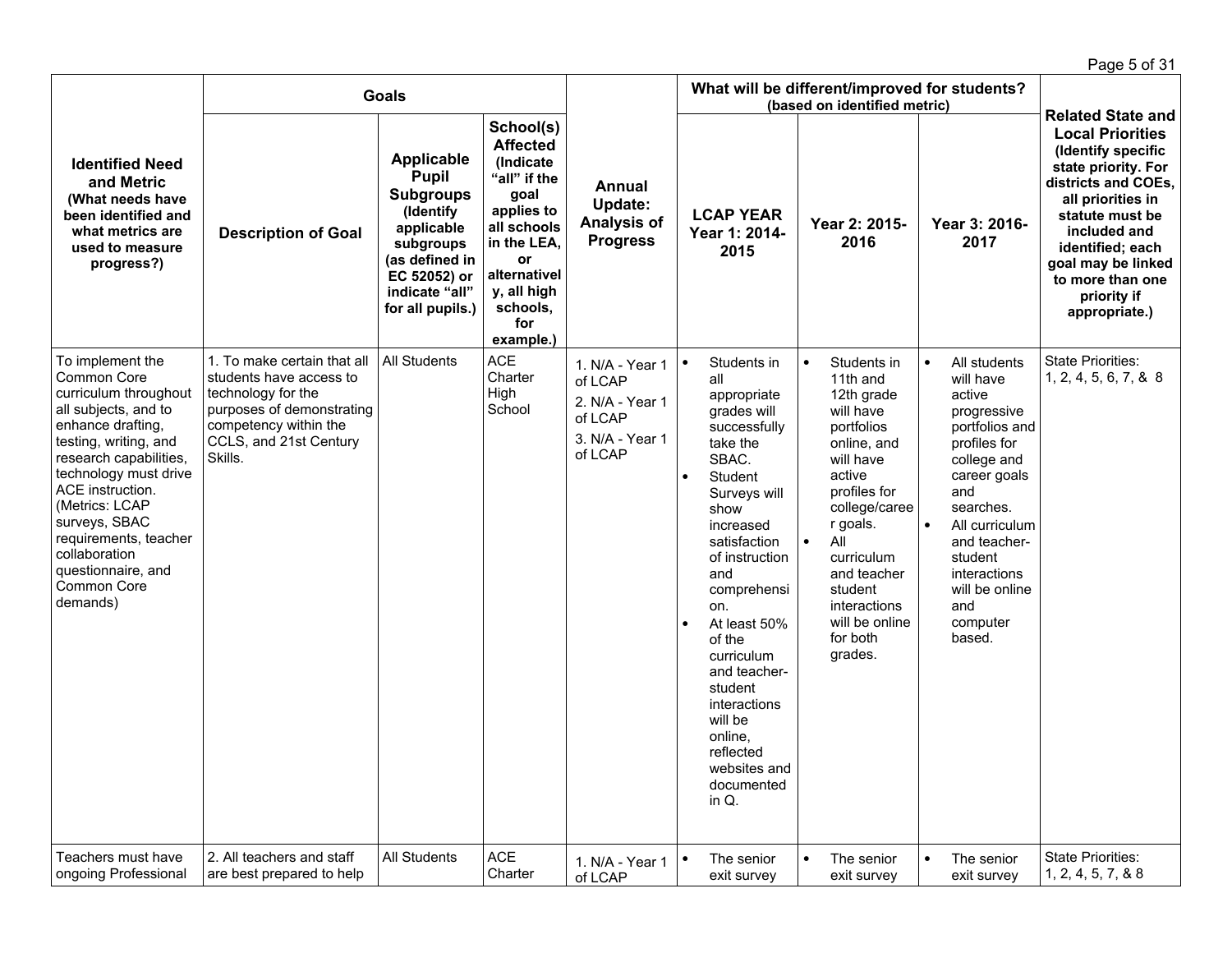|                                                                                                                                                                                                                                                              |                                                                                                                                             |                                                                                                                                                                       |                                                                                                                                                                                    |                                                                                        |                                                                                                                                                                                                                                                                                                        |                                                                                                                                                                                                                                                                                                             |                                                                                                                                                                                                                                                                                                             | Page 6 of 31                                                                                                                                                                                                                                                                  |
|--------------------------------------------------------------------------------------------------------------------------------------------------------------------------------------------------------------------------------------------------------------|---------------------------------------------------------------------------------------------------------------------------------------------|-----------------------------------------------------------------------------------------------------------------------------------------------------------------------|------------------------------------------------------------------------------------------------------------------------------------------------------------------------------------|----------------------------------------------------------------------------------------|--------------------------------------------------------------------------------------------------------------------------------------------------------------------------------------------------------------------------------------------------------------------------------------------------------|-------------------------------------------------------------------------------------------------------------------------------------------------------------------------------------------------------------------------------------------------------------------------------------------------------------|-------------------------------------------------------------------------------------------------------------------------------------------------------------------------------------------------------------------------------------------------------------------------------------------------------------|-------------------------------------------------------------------------------------------------------------------------------------------------------------------------------------------------------------------------------------------------------------------------------|
|                                                                                                                                                                                                                                                              |                                                                                                                                             | <b>Goals</b>                                                                                                                                                          |                                                                                                                                                                                    |                                                                                        |                                                                                                                                                                                                                                                                                                        | What will be different/improved for students?<br>(based on identified metric)                                                                                                                                                                                                                               |                                                                                                                                                                                                                                                                                                             |                                                                                                                                                                                                                                                                               |
| <b>Identified Need</b><br>and Metric<br>(What needs have<br>been identified and<br>what metrics are<br>used to measure<br>progress?)<br>Development to                                                                                                       | <b>Description of Goal</b>                                                                                                                  | <b>Applicable</b><br><b>Pupil</b><br><b>Subgroups</b><br>(Identify<br>applicable<br>subgroups<br>(as defined in<br>EC 52052) or<br>indicate "all"<br>for all pupils.) | School(s)<br><b>Affected</b><br>(Indicate<br>"all" if the<br>goal<br>applies to<br>all schools<br>in the LEA,<br>or<br>alternativel<br>y, all high<br>schools,<br>for<br>example.) | Annual<br>Update:<br><b>Analysis of</b><br><b>Progress</b>                             | <b>LCAP YEAR</b><br>Year 1: 2014-<br>2015                                                                                                                                                                                                                                                              | Year 2: 2015-<br>2016                                                                                                                                                                                                                                                                                       | Year 3: 2016-<br>2017                                                                                                                                                                                                                                                                                       | <b>Related State and</b><br><b>Local Priorities</b><br>(Identify specific<br>state priority. For<br>districts and COEs,<br>all priorities in<br>statute must be<br>included and<br>identified; each<br>goal may be linked<br>to more than one<br>priority if<br>appropriate.) |
| maximize clarity and<br>potential when<br>teaching the skills<br>necessary to<br>implement the new<br>CCSS and address<br>the needs of all<br>students.<br>(Metrics: LCAP<br>Surveys, STAR,<br>Common Core<br>collaboration<br>discussions &<br>CAHSEE Data) | all students obtain<br>mastery of the mission<br>and vision of ACE, which<br>is to graduate and be<br>prepared for college and<br>careers.  |                                                                                                                                                                       | High<br>School                                                                                                                                                                     | 2. N/A - Year 1<br>of LCAP<br>3. N/A - Year 1<br>of LCAP                               | will reflect at<br>minimum<br>65% positive<br>preparation<br>towards<br>college and<br>career<br>readiness.<br><b>CAHSEE</b><br>$\bullet$<br>pass rate of<br>scores above<br>350 in<br>English and<br>Math will<br>increase by<br>2%.<br>Graduation<br>$\bullet$<br>rate will<br>increase by<br>$2%$ . | will reflect at<br>minimum<br>70% positive<br>preparation<br>towards<br>college and<br>career<br>readiness.<br><b>CAHSEE</b><br>$\bullet$<br>pass rate of<br>scores above<br>350 in<br>English and<br>Math will<br>increase by<br>$2\%$ .<br>$\bullet$<br>Graduation<br>rate will<br>increase by<br>$2\%$ . | will reflect at<br>minimum<br>75% positive<br>preparation<br>towards<br>college and<br>career<br>readiness.<br><b>CAHSEE</b><br>$\bullet$<br>pass rate of<br>scores above<br>350 in<br>English and<br>Math will<br>increase by<br>$2\%$ .<br>$\bullet$<br>Graduation<br>rate will<br>increase by<br>$2\%$ . |                                                                                                                                                                                                                                                                               |
| The school and homes<br>of students have a<br>lack of communication<br>and clarity regarding<br>college entrance<br>requirements and/or<br>the skills needed for<br>careers, therefore<br>leading to a lack of<br>motivation during                          | 3. All students will<br>graduate prepared for a<br>collegiate setting or for a<br>career revolving around<br>one of our themes of<br>study. | All Students                                                                                                                                                          | <b>ACE</b><br>Charter<br>High<br>School                                                                                                                                            | 1. N/A - Year 1<br>of LCAP<br>2. N/A - Year 1<br>of LCAP<br>3. N/A - Year 1<br>of LCAP | Graduation<br>statistics are<br>to increase<br>by 2%.<br>Students<br>$\bullet$<br>gaining A-G<br>completed<br>courses will<br>increase by<br>$2%$ .                                                                                                                                                    | Graduation<br>statistics are<br>to increase<br>by 2%.<br>Students<br>$\bullet$<br>gaining A-G<br>completed<br>courses will<br>increase by<br>$2%$ .                                                                                                                                                         | Graduation<br>$\bullet$<br>statistics are<br>to increase<br>by 2%.<br>Students<br>$\bullet$<br>gaining A-G<br>completed<br>courses will<br>increase by<br>$2%$ .                                                                                                                                            | <b>State Priorities:</b><br>1, 2, 3, 4, 6, 8, 8                                                                                                                                                                                                                               |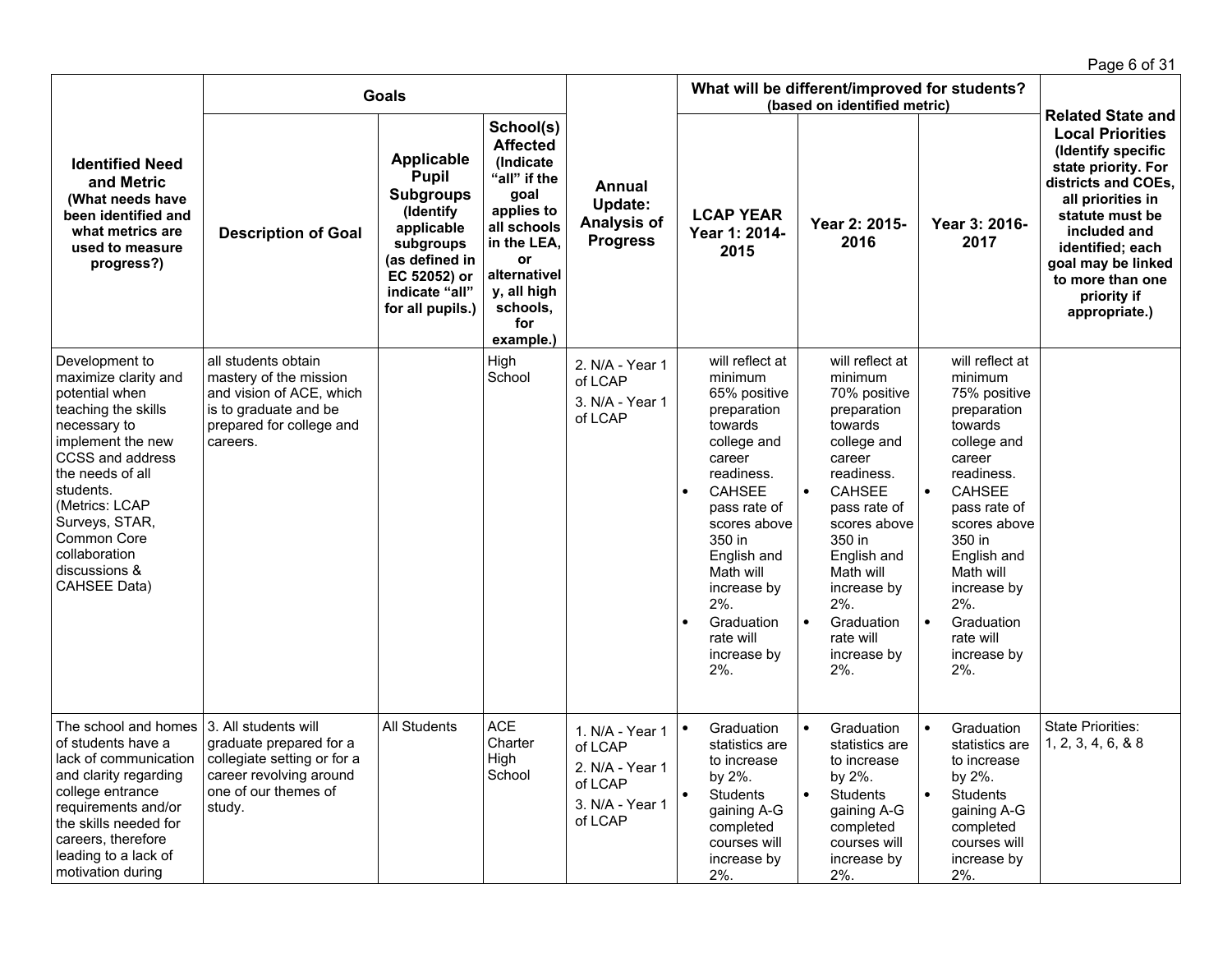|                                                                                                                                                                               |                                                                                                                                                                   |                                                                                                                                                                       |                                                                                                                                                                                    |                                                                                        |                                                                                                                                                                                                                                                                                                        |                                                                                                                                                                                                                                                                                                                           |                                                                                                                                                                                                                                                                                                                                             | Page 7 of 31                                                                                                                                                                                                                                      |
|-------------------------------------------------------------------------------------------------------------------------------------------------------------------------------|-------------------------------------------------------------------------------------------------------------------------------------------------------------------|-----------------------------------------------------------------------------------------------------------------------------------------------------------------------|------------------------------------------------------------------------------------------------------------------------------------------------------------------------------------|----------------------------------------------------------------------------------------|--------------------------------------------------------------------------------------------------------------------------------------------------------------------------------------------------------------------------------------------------------------------------------------------------------|---------------------------------------------------------------------------------------------------------------------------------------------------------------------------------------------------------------------------------------------------------------------------------------------------------------------------|---------------------------------------------------------------------------------------------------------------------------------------------------------------------------------------------------------------------------------------------------------------------------------------------------------------------------------------------|---------------------------------------------------------------------------------------------------------------------------------------------------------------------------------------------------------------------------------------------------|
|                                                                                                                                                                               |                                                                                                                                                                   | <b>Goals</b>                                                                                                                                                          |                                                                                                                                                                                    |                                                                                        |                                                                                                                                                                                                                                                                                                        | What will be different/improved for students?<br>(based on identified metric)                                                                                                                                                                                                                                             |                                                                                                                                                                                                                                                                                                                                             | <b>Related State and</b>                                                                                                                                                                                                                          |
| <b>Identified Need</b><br>and Metric<br>(What needs have<br>been identified and<br>what metrics are<br>used to measure<br>progress?)                                          | <b>Description of Goal</b>                                                                                                                                        | <b>Applicable</b><br><b>Pupil</b><br><b>Subgroups</b><br>(Identify<br>applicable<br>subgroups<br>(as defined in<br>EC 52052) or<br>indicate "all"<br>for all pupils.) | School(s)<br><b>Affected</b><br>(Indicate<br>"all" if the<br>goal<br>applies to<br>all schools<br>in the LEA,<br>or<br>alternativel<br>y, all high<br>schools,<br>for<br>example.) | Annual<br><b>Update:</b><br>Analysis of<br><b>Progress</b>                             | <b>LCAP YEAR</b><br>Year 1: 2014-<br>2015                                                                                                                                                                                                                                                              | Year 2: 2015-<br>2016                                                                                                                                                                                                                                                                                                     | Year 3: 2016-<br>2017                                                                                                                                                                                                                                                                                                                       | <b>Local Priorities</b><br>(Identify specific<br>state priority. For<br>districts and COEs,<br>all priorities in<br>statute must be<br>included and<br>identified; each<br>goal may be linked<br>to more than one<br>priority if<br>appropriate.) |
| school and preparation<br>for life after<br>graduation.<br>(Metrics: LCAP<br>Surveys, Parent<br><b>Association Agenda</b><br>Discussions, Student<br>surveys, CAHSEE<br>Data) |                                                                                                                                                                   |                                                                                                                                                                       |                                                                                                                                                                                    |                                                                                        | 12th grade<br>$\bullet$<br>students will<br>have active<br>profiles for<br>College On<br>Track.                                                                                                                                                                                                        | 11th & 12th<br>$\bullet$<br>grade<br>students will<br>have active<br>profiles for<br>College On<br>Track.                                                                                                                                                                                                                 | $\bullet$<br>All students<br>will have<br>active<br>profiles for<br>College On<br>Track.                                                                                                                                                                                                                                                    |                                                                                                                                                                                                                                                   |
| <b>ACE</b><br>parents/guardians<br>must be more involved<br>in their child's<br>education. (Metrics:<br><b>LCAP Surveys)</b>                                                  | 4. Increase opportunities<br>for parent/guardian input,<br>as well as meaningful<br>participation in the ACE<br>Charter High School<br>functioning school system. | All Students                                                                                                                                                          | <b>ACE</b><br>Charter<br>High<br>School                                                                                                                                            | 1. N/A - Year 1<br>of LCAP<br>2. N/A - Year 1<br>of LCAP<br>3. N/A - Year 1<br>of LCAP | $\bullet$<br>Annual<br>parent<br>survey will<br>demonstrate<br>an increase<br>in self-<br>reported<br>positive<br>school<br>interactions,<br>distributed in<br>the spring<br>semester.<br>ACE's<br>$\bullet$<br>website will<br>have a<br>functioning<br>calendar<br>which is<br>updated<br>weekly and | $\bullet$<br>Annual<br>parent<br>surveys will<br>demonstrate<br>an increase<br>in self-<br>reported<br>positive<br>school<br>interactions.<br>distributed in<br>the fall and<br>the spring<br>semesters.<br>All 11th and<br>$\bullet$<br>12th grade<br>parents will<br>have access<br>to College on<br>Track<br>accounts. | All parents<br>$\bullet$<br>will have<br>access to<br>College on<br>Track<br>accounts.<br>College and<br>$\bullet$<br>career fairs<br>will be held<br>twice a year,<br>and will be<br>for families<br>and students.<br>Ignition Day<br>will be held<br>the week<br>before school<br>to assist<br>parents and<br>students with<br>all forms, | <b>State Priorities:</b><br>3, 5, 86                                                                                                                                                                                                              |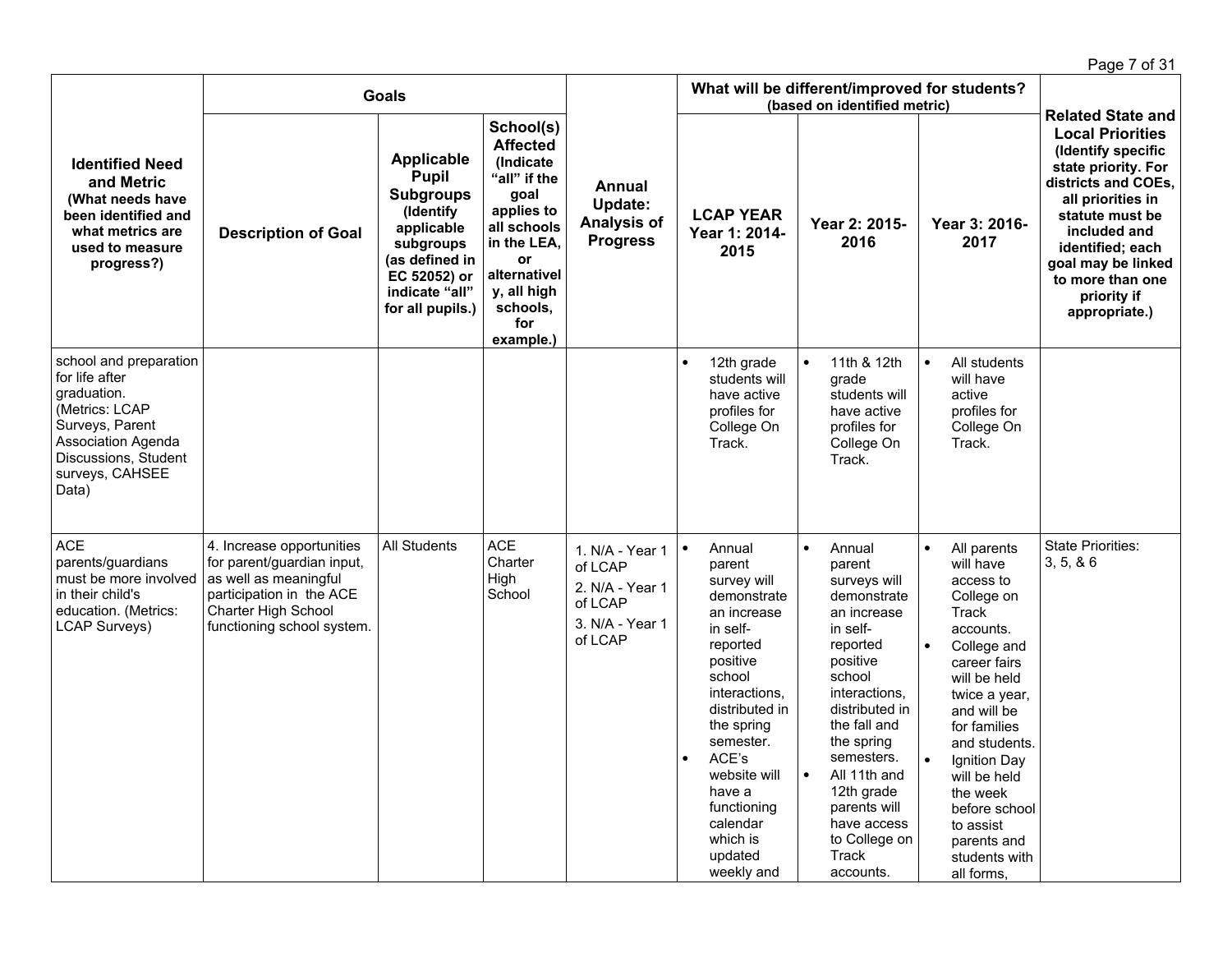Page 8 of 31 **Identified Need and Metric (What needs have been identified and what metrics are used to measure progress?) Goals Annual Update: Analysis of Progress What will be different/improved for students? (based on identified metric) Related State and Local Priorities (Identify specific state priority. For districts and COEs, all priorities in statute must be included and identified; each goal may be linked to more than one priority if appropriate.) Description of Goal Applicable Pupil Subgroups (Identify applicable subgroups (as defined in EC 52052) or indicate "all" for all pupils.) School(s) Affected (Indicate "all" if the goal applies to all schools in the LEA, or alternativel y, all high schools, for example.) LCAP YEAR Year 1: 2014- 2015 Year 2: 2015- 2016 Year 3: 2016- 2017** displayed on  $\vert \bullet \vert$ the kiosks around campus. All parents will receive text messages via remind 101 to bridge the gap between the school and home. schedules, and questions can be addressed prior to the start of school.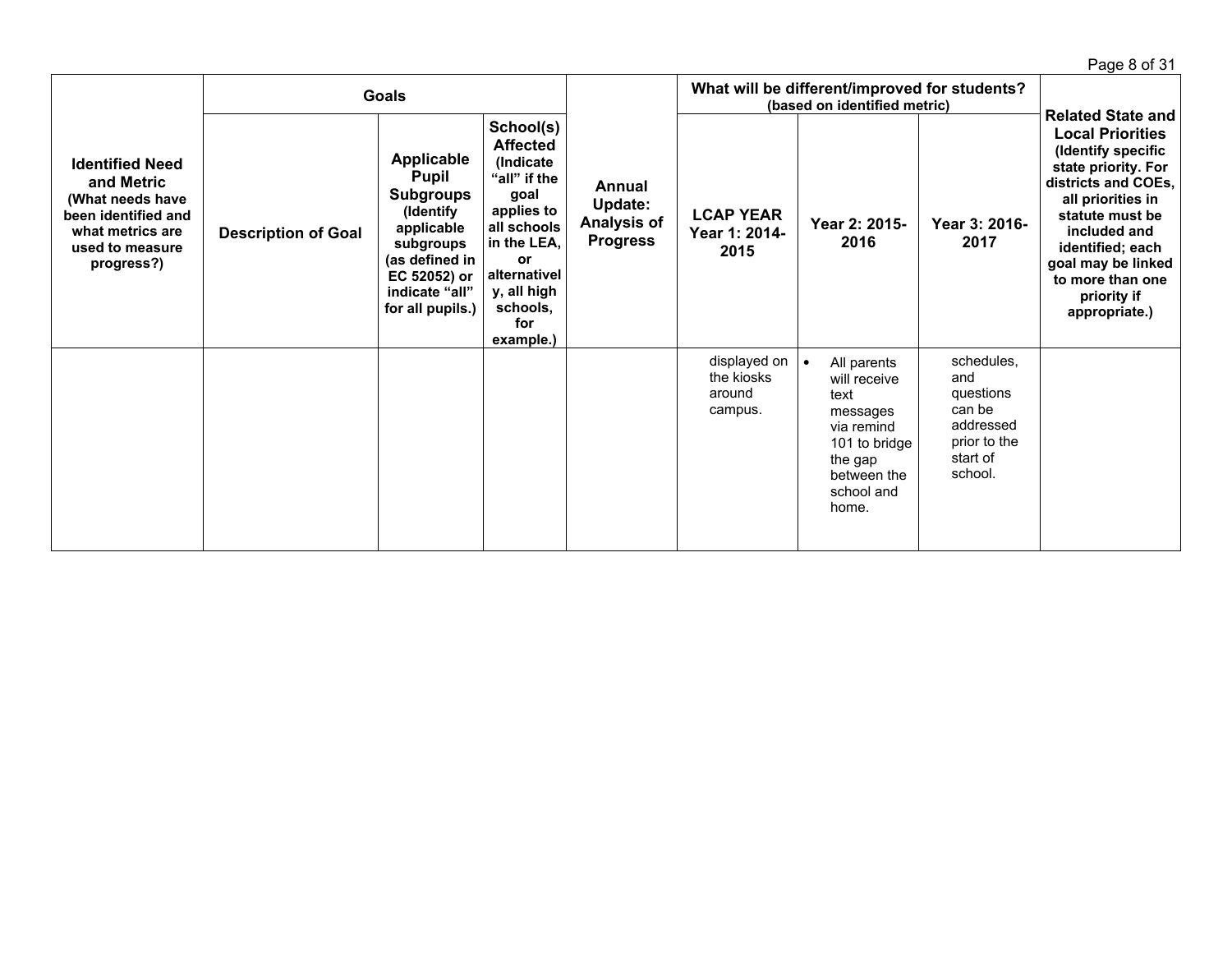#### **Section 3: Actions, Services, and Expenditures**

For school districts, Education Code sections 52060 and 52061, for county offices of education, Education Code sections 52066 and 52067, and for charter schools, Education Code section 47606.5 require the LCAP to include a description of the specific actions an LEA will take to meet the goals identified. Additionally Education Code section 52604 requires a listing and description of the expenditures required to implement the specific actions.

Instructions: Identify annual actions to be performed to meet the goals described in Section 2, and describe expenditures to implement each action, and where these expenditures can be found in the LEA's budget. Actions may describe a group of services that are implemented to achieve identified goals. The actions and expenditures must reflect details within a goal for the specific subgroups identified in Education Code section 52052, including pupils with disabilities, and for specific school sites as applicable. In describing the actions and expenditures that will serve low-income, English learner, and/or foster youth pupils as defined in Education Code section 42238.01, the LEA must identify whether supplemental and concentration funds are used in a districtwide, schoolwide, countywide, or charterwide manner. In the annual update, the LEA must describe any changes to actions as a result of a review of progress. The LEA must reference all fund sources used to support actions and services. Expenditures must be classified using the California School Accounting Manual as required by Education Code sections 52061, 52067, and 47606.5.

#### **Guiding Questions:**

- 1) What actions/services will be provided to all pupils, to subgroups of pupils identified pursuant to Education Code section 52052, to specific school sites, to English learners, to low-income pupils, and/or to foster youth to achieve goals identified in the LCAP?
- 2) How do these actions/services link to identified goals and performance indicators?
- 3) What expenditures support changes to actions/services as a result of the goal identified? Where can these expenditures be found in the LEA's budget?
- 4) In the annual update, how have the actions/services addressed the needs of all pupils and did the provisions of those services result in the desired outcomes?
- 5) In the annual update, how have the actions/services addressed the needs of all subgroups of pupils identified pursuant to Education Code section 52052, including, but not limited to, English learners, low-income pupils, and foster youth; and did the provision of those actions/services result in the desired outcomes?
- 6) In the annual update, how have the actions/services addressed the identified needs and goals of specific school sites and did the provision of those actions/services result in the desired outcomes?
- 7) In the annual update, what changes in actions, services, and expenditures have been made as a result of reviewing past progress and/or changes to goals?
- A. What annual actions, and the LEA may include any services that support these actions, are to be performed to meet the goals described in Section 2 for ALL pupils and the goals specifically for subgroups of pupils identified in Education Code section 52052 but not listed in Table 3B below (e.g., Ethnic subgroups and pupils with disabilities)? List and describe expenditures for each fiscal year implementing these actions, including where these expenditures can be found in the LEA's budget.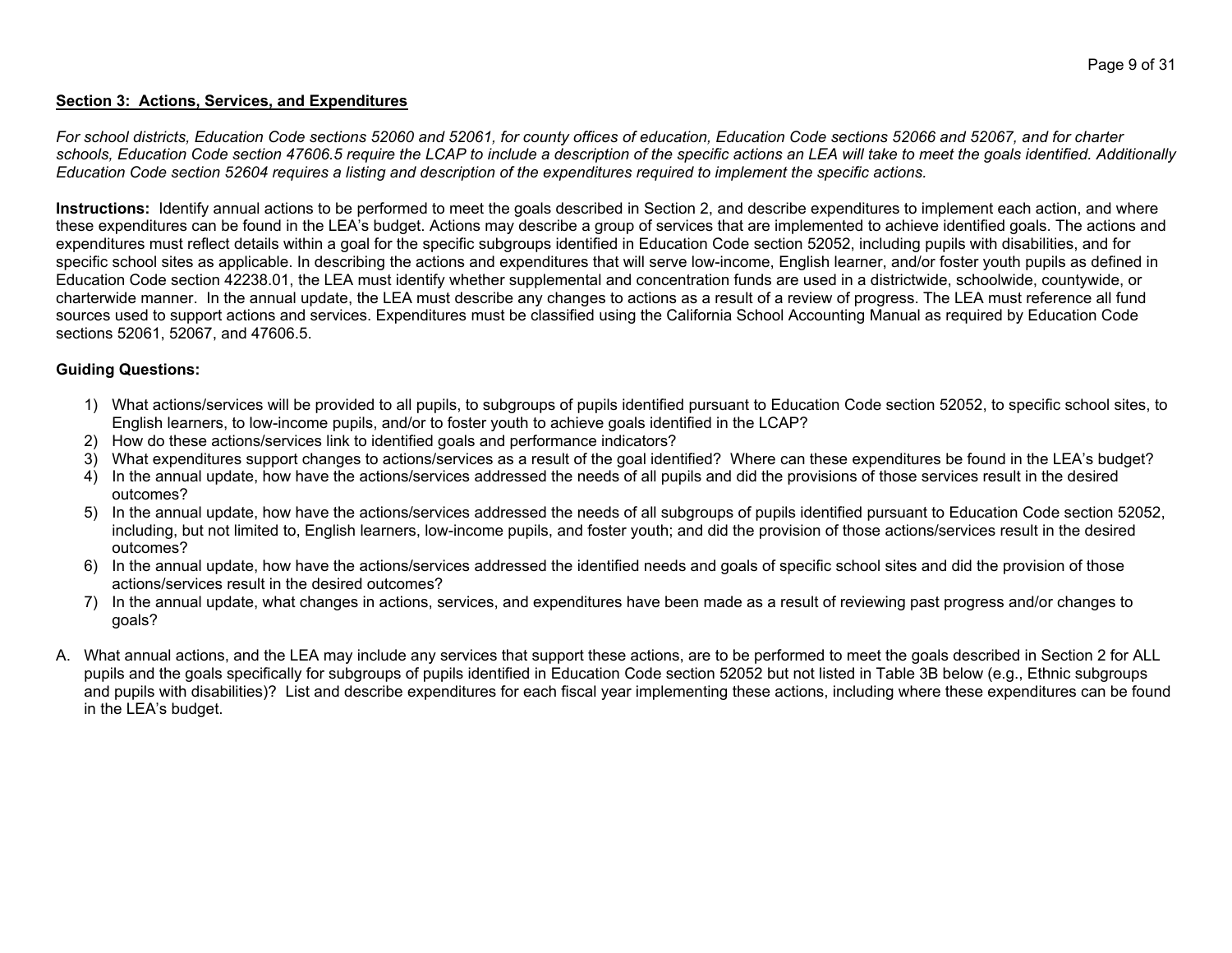|                                                                                                                                                                               |                                                                  |                                                                                                                                                                                                                                                                                                     |                                                              |                                                                                        |                                                                                                                                                               |                                                                                                                                                                                                            | Page 10 of 31                                                                                                                                                                        |
|-------------------------------------------------------------------------------------------------------------------------------------------------------------------------------|------------------------------------------------------------------|-----------------------------------------------------------------------------------------------------------------------------------------------------------------------------------------------------------------------------------------------------------------------------------------------------|--------------------------------------------------------------|----------------------------------------------------------------------------------------|---------------------------------------------------------------------------------------------------------------------------------------------------------------|------------------------------------------------------------------------------------------------------------------------------------------------------------------------------------------------------------|--------------------------------------------------------------------------------------------------------------------------------------------------------------------------------------|
| Goal (Include and<br>identify all goals<br>from Section 2)                                                                                                                    | <b>Related</b><br><b>State and</b><br>Local<br><b>Priorities</b> | <b>Actions and Services</b>                                                                                                                                                                                                                                                                         | Level of<br><b>Service</b><br>(Indicate if<br>school-wide or | <b>Annual</b><br>Update:<br><b>Review of</b>                                           |                                                                                                                                                               | What actions are performed or services provided in each year: and<br>are projected to be provided in years 2 and 3? What are the<br>anticipated expenditures for each action: including funding<br>source? |                                                                                                                                                                                      |
|                                                                                                                                                                               | (from<br>Section 2)                                              |                                                                                                                                                                                                                                                                                                     | LEA-wide)                                                    | actions/<br>services                                                                   | <b>LCAP YEAR Year 1:</b><br>2014-2015                                                                                                                         | Year 2: 2015-2016                                                                                                                                                                                          | Year 3: 2016-2017                                                                                                                                                                    |
| 1. To make certain<br>that all students<br>have access to<br>technology for the<br>purposes of<br>demonstrating<br>competency within<br>the CCLS, and 21st<br>Century Skills. | <b>State</b><br>Priorities:<br>1, 2, 4, 5,<br>6, 7, 8, 8         | Purchase laptops for<br>students in 9th and 10th<br>grade. Included, is<br>storage carts, warranties,<br>and power cables.<br>2. Purchase laptops for<br>all incoming 9th grade<br>students, as well as any<br>new admits.<br>3. Purchase technology<br>for all students ensuring a<br>$1:1$ ratio. |                                                              | 1. N/A - Year 1<br>of LCAP<br>2. N/A - Year 1<br>of LCAP<br>3. N/A - Year 1<br>of LCAP | Puchase laptops.<br>Expenditure will be<br>financed with unrestricted<br>dollars. 4000-4999:<br><b>Books And Supplies</b><br>40000                            | Purchase laptops.<br>Expenditure will be<br>financed with unrestricted<br>dollars. 4000-4999:<br><b>Books And Supplies</b><br>20000                                                                        | Additional technology.<br>Expenditure will be<br>financed with unrestricted<br>dollars pending<br>enrollment. 4000-4999:<br><b>Books And Supplies</b><br>5000                        |
|                                                                                                                                                                               |                                                                  | Purchase a curriculum<br>which is common core<br>based and governs ELA<br>and Math.<br>2. Expand software<br>package for additional<br>grades in all subject<br>areas.<br>3. Renew common core<br>curriculum software for all<br>grades in all subject<br>areas.                                    |                                                              | 1. N/A - Year 1<br>of LCAP<br>2. N/A - Year 1<br>of LCAP<br>3. N/A - Year 1<br>of LCAP | Online curriculum.<br>Expenditure will be<br>financed with unrestricted<br>dollars. 5000-5999:<br>Services And Other<br><b>Operating Expenditures</b><br>9500 | Online Curriculum.<br>Expenditure will be<br>financed with unrestricted<br>dollars. 5000-5999:<br>Services And Other<br><b>Operating Expenditures</b><br>15000                                             | Online curriculum.<br>Expenditure will be<br>financed with unrestricted<br>dollars pending<br>enrollment. 5000-5999:<br>Services And Other<br><b>Operating Expenditures</b><br>19000 |
|                                                                                                                                                                               |                                                                  | Train teachers and<br>students on proper use of<br>technology.<br>2. Continued training for<br>teachers and staff with<br>new technology fusion<br>into curriculum.<br>3. Continued training for<br>teachers and staff with<br>new technology fusion<br>into curriculum.                            |                                                              | 1. N/A - Year 1<br>of LCAP<br>2. N/A - Year 1<br>of LCAP<br>3. N/A - Year 1<br>of LCAP | This action item does not<br>add addtional monetary<br>costs 0                                                                                                | This action item does not<br>add additional monetary<br>costs. 0                                                                                                                                           | This action item does not<br>add additional monetary<br>costs. 0                                                                                                                     |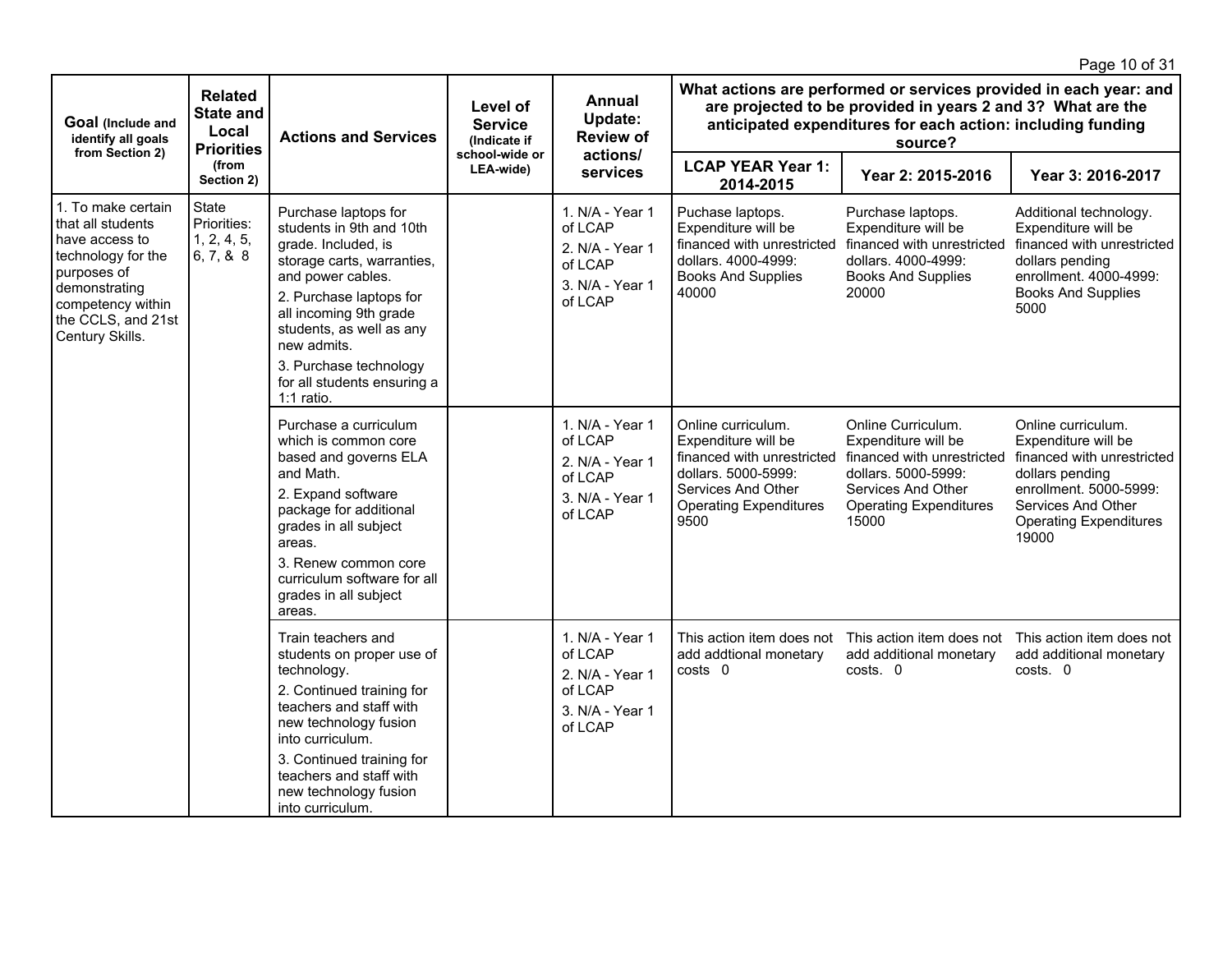|                                                            |                                                                  |                                                                                                                                                                                                                                                                                                                                                                                                                                                                                                                                                                                                                                         |                                            |                                                                                        |                                                                                                                                                                                          |                                                                                                                                                                      | Page 11 of 31                                                                                                                                                                                                      |  |  |                                                                                                                                                                                                            |  |  |
|------------------------------------------------------------|------------------------------------------------------------------|-----------------------------------------------------------------------------------------------------------------------------------------------------------------------------------------------------------------------------------------------------------------------------------------------------------------------------------------------------------------------------------------------------------------------------------------------------------------------------------------------------------------------------------------------------------------------------------------------------------------------------------------|--------------------------------------------|----------------------------------------------------------------------------------------|------------------------------------------------------------------------------------------------------------------------------------------------------------------------------------------|----------------------------------------------------------------------------------------------------------------------------------------------------------------------|--------------------------------------------------------------------------------------------------------------------------------------------------------------------------------------------------------------------|--|--|------------------------------------------------------------------------------------------------------------------------------------------------------------------------------------------------------------|--|--|
| Goal (Include and<br>identify all goals<br>from Section 2) | <b>Related</b><br><b>State and</b><br>Local<br><b>Priorities</b> | <b>Actions and Services</b>                                                                                                                                                                                                                                                                                                                                                                                                                                                                                                                                                                                                             | Level of<br><b>Service</b><br>(Indicate if |                                                                                        |                                                                                                                                                                                          |                                                                                                                                                                      | Annual<br>Update:<br><b>Review of</b><br>school-wide or                                                                                                                                                            |  |  | What actions are performed or services provided in each year: and<br>are projected to be provided in years 2 and 3? What are the<br>anticipated expenditures for each action: including funding<br>source? |  |  |
|                                                            | (from<br>Section 2)                                              |                                                                                                                                                                                                                                                                                                                                                                                                                                                                                                                                                                                                                                         | LEA-wide)                                  | actions/<br>services                                                                   | <b>LCAP YEAR Year 1:</b><br>2014-2015                                                                                                                                                    | Year 2: 2015-2016                                                                                                                                                    | Year 3: 2016-2017                                                                                                                                                                                                  |  |  |                                                                                                                                                                                                            |  |  |
|                                                            |                                                                  | <b>Contract with Ventura</b><br>County Office of<br>Education, content<br>specialists in English,<br>Math, and Science, for<br>the respected teachers to<br>meet with throughout the<br>duration of the school<br>year for professional<br>development on fusing<br>common core.<br>2. Contract Ventura<br>County Office of<br>Education content<br>specialists to conduct<br>professional development<br>throughout the duration of<br>the school year.<br>3. Contract Ventura<br>County Office of<br><b>Education content</b><br>specialists to conduct<br>professional development<br>throughout the duration of<br>the school year. |                                            | 1. N/A - Year 1<br>of LCAP<br>2. N/A - Year 1<br>of LCAP<br>3. N/A - Year 1<br>of LCAP | <b>Common Core Training</b><br>for staff. This expense<br>will be financed with<br>federal restricted dollars.<br>5000-5999: Services And<br><b>Other Operating</b><br>Expenditures 3600 | Staff Development. This<br>expense will be financed<br>with federal restricted<br>dollars, 5000-5999:<br>Services And Other<br><b>Operating Expenditures</b><br>3600 | <b>VCOE Common Core</b><br>Tranining. This expense<br>will be financed with<br>federal restricted dollars.<br>5000-5999: Services And<br><b>Other Operating</b><br>Expenditures 3600                               |  |  |                                                                                                                                                                                                            |  |  |
|                                                            |                                                                  | 3. Hire computer<br>technician part time.                                                                                                                                                                                                                                                                                                                                                                                                                                                                                                                                                                                               |                                            | 3. N/A - Year 1<br>of LCAP                                                             |                                                                                                                                                                                          |                                                                                                                                                                      | Computer Technician to<br>handle in-house support<br>for staff. Expenditure will<br>be financed with<br>unrestricted dollars<br>pending enrollment.<br>2000-2999: Classified<br><b>Personnel Salaries</b><br>24000 |  |  |                                                                                                                                                                                                            |  |  |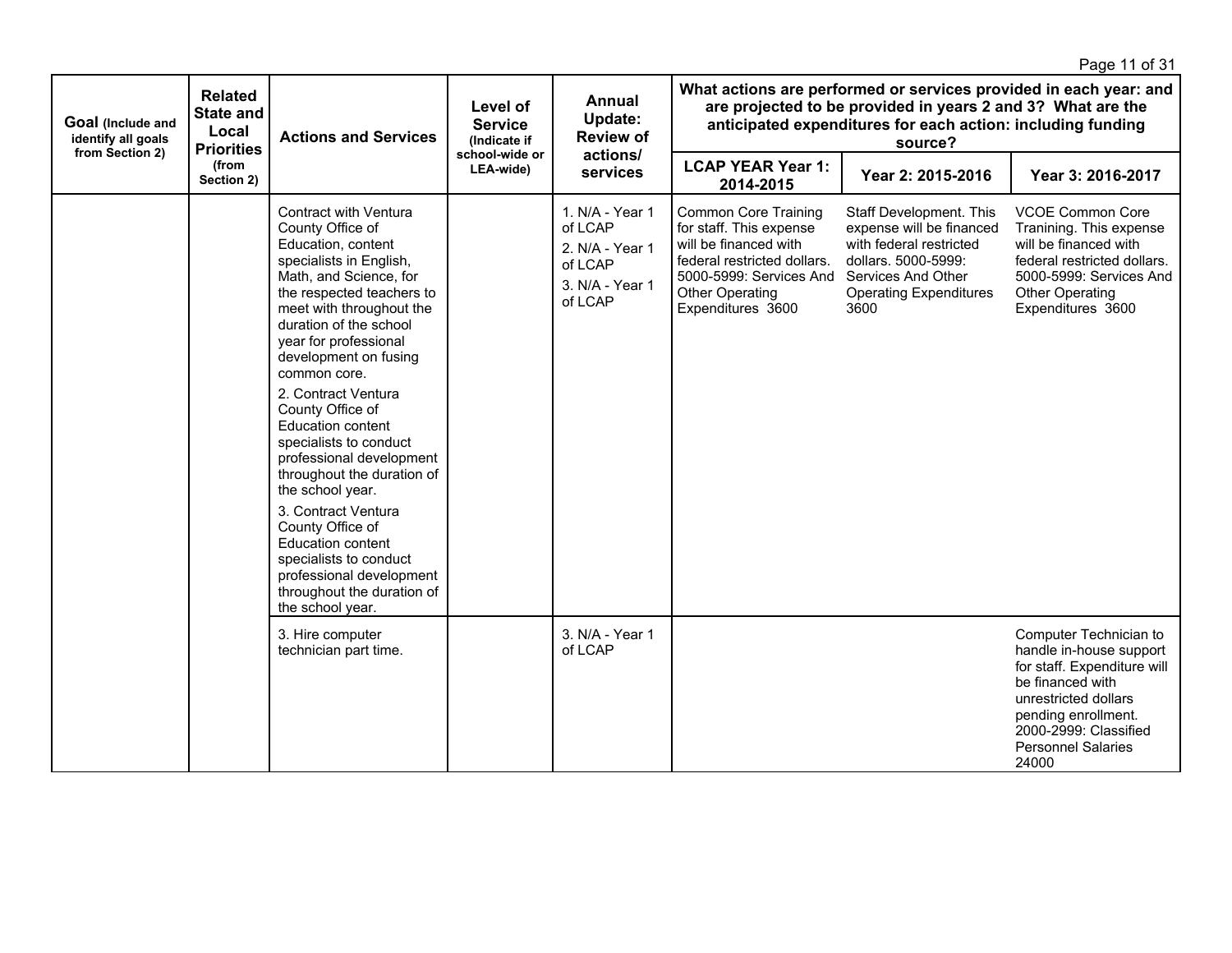|                                                                                                                                                                                                             |                                                                  |                                                                                                                                                                                                                                                                                                                                                                                                                                                                                                                                                                                                                                       |                                                              |                                                                                        |                                                                                                                                                   |                                                                                                                                                                                                            | Page 12 of 31                                                                                                                                    |  |  |
|-------------------------------------------------------------------------------------------------------------------------------------------------------------------------------------------------------------|------------------------------------------------------------------|---------------------------------------------------------------------------------------------------------------------------------------------------------------------------------------------------------------------------------------------------------------------------------------------------------------------------------------------------------------------------------------------------------------------------------------------------------------------------------------------------------------------------------------------------------------------------------------------------------------------------------------|--------------------------------------------------------------|----------------------------------------------------------------------------------------|---------------------------------------------------------------------------------------------------------------------------------------------------|------------------------------------------------------------------------------------------------------------------------------------------------------------------------------------------------------------|--------------------------------------------------------------------------------------------------------------------------------------------------|--|--|
| Goal (Include and<br>identify all goals<br>from Section 2)                                                                                                                                                  | <b>Related</b><br><b>State and</b><br>Local<br><b>Priorities</b> | <b>Actions and Services</b>                                                                                                                                                                                                                                                                                                                                                                                                                                                                                                                                                                                                           | Level of<br><b>Service</b><br>(Indicate if<br>school-wide or | <b>Annual</b><br>Update:<br><b>Review of</b>                                           |                                                                                                                                                   | What actions are performed or services provided in each year: and<br>are projected to be provided in years 2 and 3? What are the<br>anticipated expenditures for each action: including funding<br>source? |                                                                                                                                                  |  |  |
|                                                                                                                                                                                                             | (from<br>Section 2)                                              |                                                                                                                                                                                                                                                                                                                                                                                                                                                                                                                                                                                                                                       | LEA-wide)                                                    | actions/<br>services                                                                   | <b>LCAP YEAR Year 1:</b><br>2014-2015                                                                                                             | Year 2: 2015-2016                                                                                                                                                                                          | Year 3: 2016-2017                                                                                                                                |  |  |
| 2. All teachers and<br>Istaff are best<br>prepared to help all<br>students obtain<br>mastery of the<br>mission and vision<br>of ACE, which is to<br>graduate and be<br>prepared for college<br>and careers. | State<br>Priorities:<br>1, 2, 4, 5,<br>7, & 8                    | Contract with Ventura<br>County Office of<br>Education, content<br>specialists in English,<br>Math, and Science, for<br>the respected teachers to<br>meet with throughout the<br>duration of the school<br>year, with regards to A-G<br>curriculum submission<br>and approval.<br>2. Contract Ventura<br>County Office of<br><b>Education content</b><br>specialists to conduct<br>professional development<br>throughout the duration of<br>the school year.<br>3. Contract Ventura<br>County Office of<br>Education content<br>specialists to conduct<br>professional development<br>throughout the duration of<br>the school year. |                                                              | 1. N/A - Year 1<br>of LCAP<br>2. N/A - Year 1<br>of LCAP<br>3. N/A - Year 1<br>of LCAP | Costs for this budget item<br>is included in goal 1.<br>5000-5999: Services And<br><b>Other Operating</b><br>Expenditures 0                       | Costs for this budget item<br>is included in goal 1.<br>5000-5999: Services And<br><b>Other Operating</b><br>Expenditures 0                                                                                | Costs for this budget item<br>is included in goal 1.<br>5000-5999: Services And<br><b>Other Operating</b><br>Expenditures 0                      |  |  |
|                                                                                                                                                                                                             |                                                                  | Obtain the contract for<br>the College on Track<br>program. Train staff and<br>roll out usage to parents<br>and students.<br>2. Renew contract with<br>College on Track.<br>3. Renew contract for<br>College on Track.                                                                                                                                                                                                                                                                                                                                                                                                                |                                                              | 1. N/A - Year 1<br>of LCAP<br>2. N/A - Year 1<br>of LCAP<br>3. N/A - Year 1<br>of LCAP | College on Track. This<br>expense will be financed<br>from unrestricted funds.<br>5000-5999: Services And<br>Other Operating<br>Expenditures 5000 | College on Track. This<br>expense will be financed<br>from unrestricted funds.<br>5000-5999: Services And<br>Other Operating<br>Expenditures 800                                                           | College on track. This<br>expense will be financed<br>from unrestricted funds.<br>5000-5999: Services And<br>Other Operating<br>Expenditures 800 |  |  |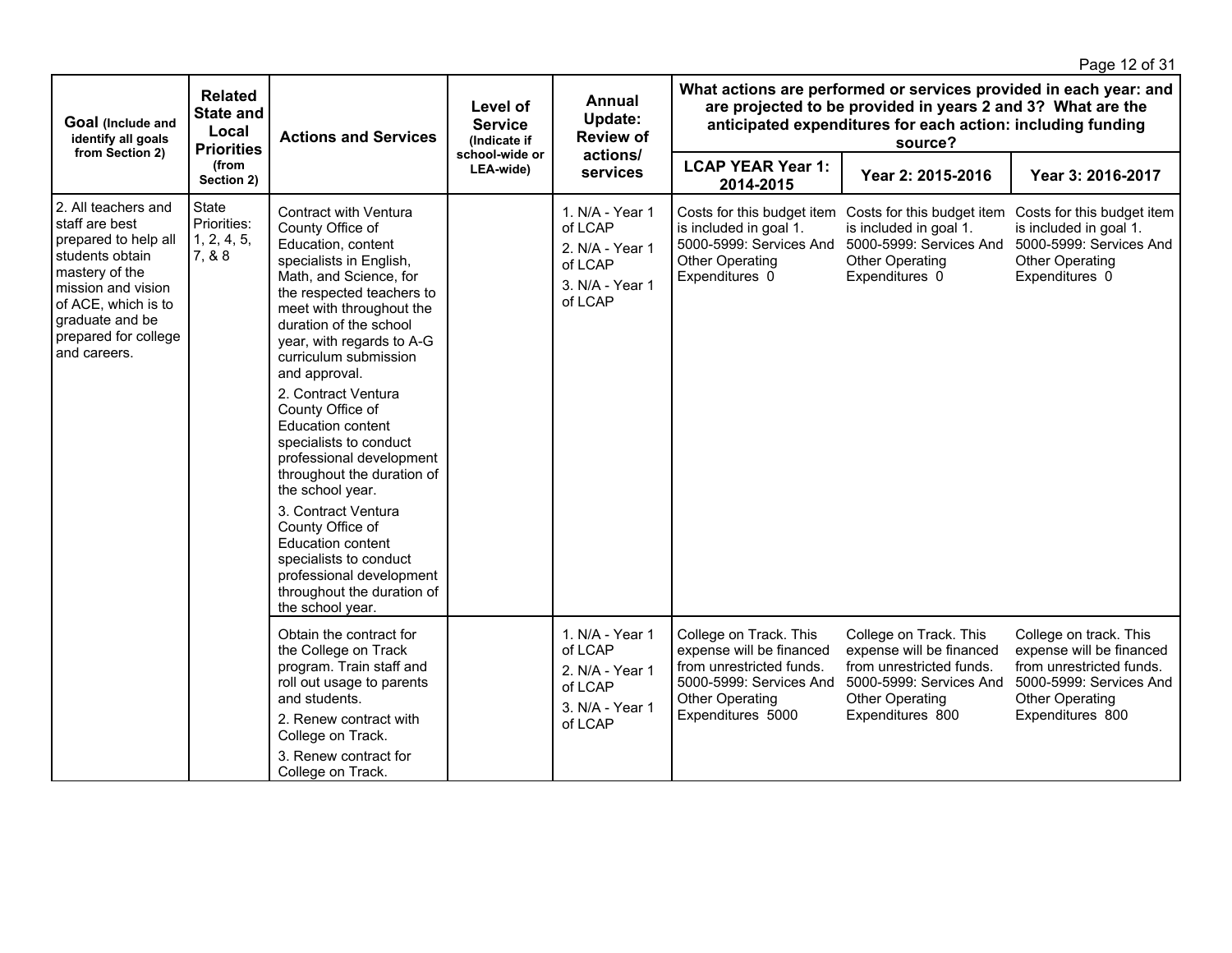|                                                            |                                                                  |                                                                                                                                                                                                                                                                                                                                                                                                                                           |                                                              |                                                                                        |                                                                                                                                                          |                                                                                                                                                                                                            | Page 13 of 31                                                                                                                                            |
|------------------------------------------------------------|------------------------------------------------------------------|-------------------------------------------------------------------------------------------------------------------------------------------------------------------------------------------------------------------------------------------------------------------------------------------------------------------------------------------------------------------------------------------------------------------------------------------|--------------------------------------------------------------|----------------------------------------------------------------------------------------|----------------------------------------------------------------------------------------------------------------------------------------------------------|------------------------------------------------------------------------------------------------------------------------------------------------------------------------------------------------------------|----------------------------------------------------------------------------------------------------------------------------------------------------------|
| Goal (Include and<br>identify all goals<br>from Section 2) | <b>Related</b><br><b>State and</b><br>Local<br><b>Priorities</b> | <b>Actions and Services</b>                                                                                                                                                                                                                                                                                                                                                                                                               | Level of<br><b>Service</b><br>(Indicate if<br>school-wide or | Annual<br>Update:<br><b>Review of</b><br>actions/                                      |                                                                                                                                                          | What actions are performed or services provided in each year: and<br>are projected to be provided in years 2 and 3? What are the<br>anticipated expenditures for each action: including funding<br>source? |                                                                                                                                                          |
|                                                            | (from<br>Section 2)                                              |                                                                                                                                                                                                                                                                                                                                                                                                                                           | LEA-wide)                                                    | services                                                                               | <b>LCAP YEAR Year 1:</b><br>2014-2015                                                                                                                    | Year 2: 2015-2016                                                                                                                                                                                          | Year 3: 2016-2017                                                                                                                                        |
|                                                            |                                                                  | Purchase contract for<br>Achieve 3000 program,<br>with licenses equal to all<br>special education, ELL,<br>and 12th grader students<br>needing to repeat the<br>CAHSEE. Provide<br>adequate professional<br>development for staff for<br>use with Achieve<br>program.<br>2. Renew Achieve 3000<br>software contract, and<br>expand to multiple<br>grades.<br>3. Renew contract for<br>Achieve 3000.                                       |                                                              | 1. N/A - Year 1<br>of LCAP<br>2. N/A - Year 1<br>of LCAP<br>3. N/A - Year 1<br>of LCAP |                                                                                                                                                          |                                                                                                                                                                                                            |                                                                                                                                                          |
|                                                            |                                                                  | Provide 5 day summer<br>professional development<br>on CCLS, UC/CSU<br>Curriculum, and<br>preparing students with<br>21st Century Skills.<br>2. Provide 5 day summer<br>professional development<br>on CCLS, UC/CSU<br>Curriculum, and<br>preparing students with<br>21st century skills.<br>3. Provide 5 day summer<br>professional development<br>on CCLS, UC/CSU<br>Curriculum, and<br>preparing students with<br>21st Century Skills. |                                                              | 1. N/A - Year 1<br>of LCAP<br>2. N/A - Year 1<br>of LCAP<br>3. N/A - Year 1<br>of LCAP | Salary & Benefits. This<br>expense will be financed<br>with federal restricted<br>dollars. 1000-1999:<br><b>Certificated Personnel</b><br>Salaries 19398 | Salary & Benefits. This<br>expense will be financed<br>with federal restricted<br>dollars, 1000-1999:<br><b>Certificated Personnel</b><br>Salaries 19398                                                   | Salary & Benefits. This<br>expense will be financed<br>with federal restricted<br>dollars, 1000-1999:<br><b>Certificated Personnel</b><br>Salaries 19398 |
|                                                            |                                                                  | Address attendance<br>concerns and drop out<br>prevention via staff<br>inquiry.                                                                                                                                                                                                                                                                                                                                                           |                                                              | 1. N/A - Year 1<br>of LCAP<br>2. N/A - Year 1<br>of LCAP                               | This action item does not<br>add addtional monetary<br>costs. 0                                                                                          | This action item does not<br>add addtional monetary<br>costs. 0                                                                                                                                            | This action item does not<br>add addtional monetary<br>costs. 0                                                                                          |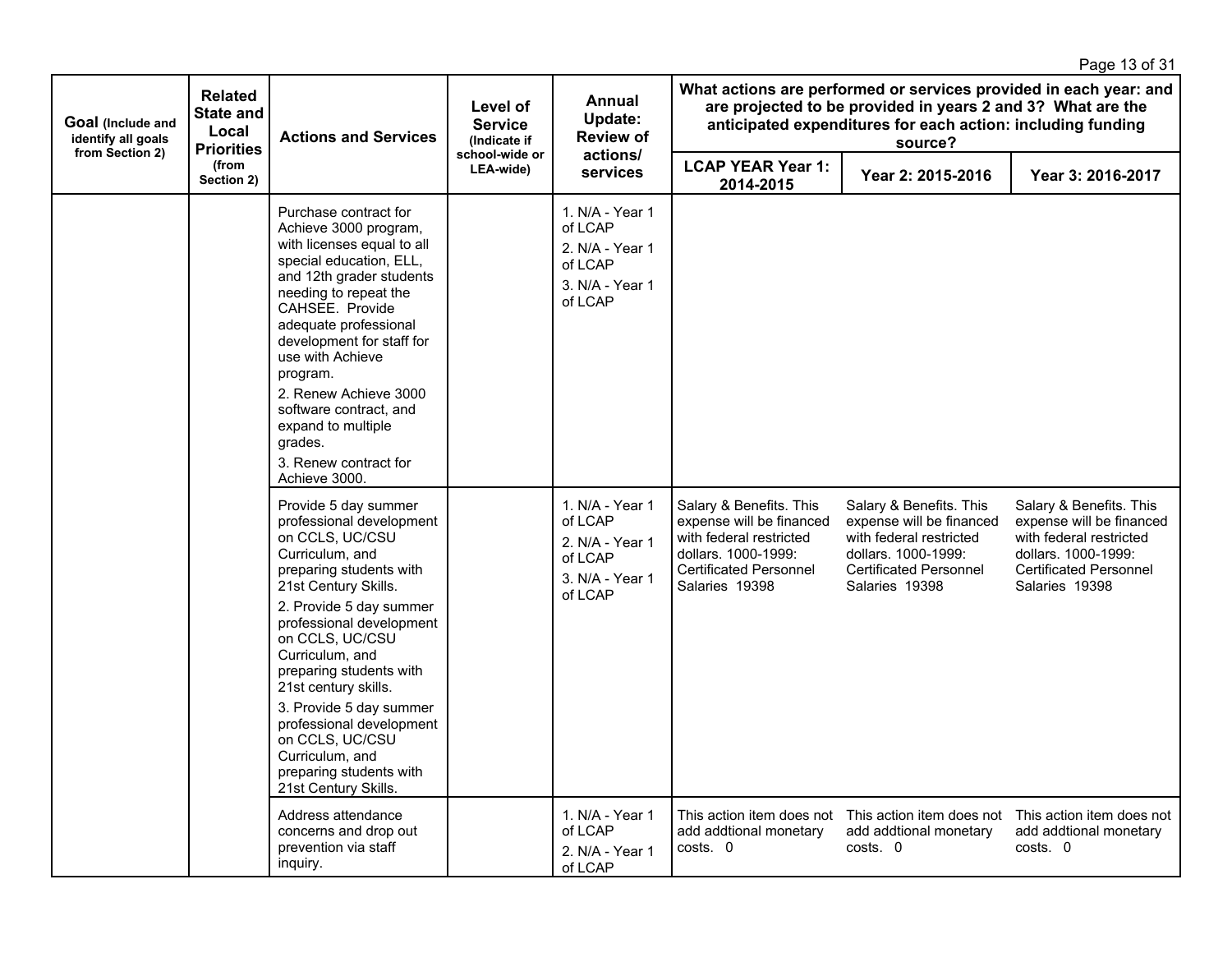|                                                            |                                                                  |                                                                                                                                                                                                                                                                                                               |                                            |                                                                                        |                                                                                                                          |                                                                                                                                       | Page 14 of 31                                                                                                            |
|------------------------------------------------------------|------------------------------------------------------------------|---------------------------------------------------------------------------------------------------------------------------------------------------------------------------------------------------------------------------------------------------------------------------------------------------------------|--------------------------------------------|----------------------------------------------------------------------------------------|--------------------------------------------------------------------------------------------------------------------------|---------------------------------------------------------------------------------------------------------------------------------------|--------------------------------------------------------------------------------------------------------------------------|
| Goal (Include and<br>identify all goals<br>from Section 2) | <b>Related</b><br><b>State and</b><br>Local<br><b>Priorities</b> | <b>Actions and Services</b>                                                                                                                                                                                                                                                                                   | Level of<br><b>Service</b><br>(Indicate if | Annual<br>Update:<br><b>Review of</b><br>actions/<br>services                          |                                                                                                                          | are projected to be provided in years 2 and 3? What are the<br>anticipated expenditures for each action: including funding<br>source? | What actions are performed or services provided in each year: and                                                        |
|                                                            | (from<br>Section 2)                                              |                                                                                                                                                                                                                                                                                                               | school-wide or<br>LEA-wide)                |                                                                                        | <b>LCAP YEAR Year 1:</b><br>2014-2015                                                                                    | Year 2: 2015-2016                                                                                                                     | Year 3: 2016-2017                                                                                                        |
|                                                            |                                                                  | 2. Provide support for<br>drop out prevention and<br>attendance correction<br>initiatives.<br>3. Support dropout<br>prevention and<br>attendance correction<br>initiatives.                                                                                                                                   |                                            | 3. N/A - Year 1<br>of LCAP                                                             |                                                                                                                          |                                                                                                                                       |                                                                                                                          |
|                                                            |                                                                  | Establish advisor for a<br>peer mediation group,<br>female empowerment<br>group, and gentlemen's<br>group.<br>2. Support an advisor for<br>peer mediation, female<br>empowerment, and a<br>gentlemen's group.<br>3. Support a peer<br>mediation group, female<br>empowerment group, and<br>gentlemen's group. |                                            | 1. N/A - Year 1<br>of LCAP<br>2. N/A - Year 1<br>of LCAP<br>3. N/A - Year 1<br>of LCAP | This action item does not<br>add addtional monetary<br>costs. 0                                                          | This action item does not<br>add addtional monetary<br>costs. 0                                                                       | This action item does not<br>add addtional monetary<br>costs. 0                                                          |
|                                                            |                                                                  | Support year long<br>professional development<br>for staff.<br>2. Support year long<br>professional development<br>during monthly<br>collaboration meetings.<br>3. Support year long<br>professional development<br>during monthly<br>collaboration meetings.                                                 |                                            | 2. N/A - Year 1<br>of LCAP<br>3. N/A - Year 1<br>of LCAP                               | This action item does not<br>add additional monetary<br>costs. School director<br>and FAC will conduct PD<br>meetings. 0 | This action item does not<br>add additional monetary<br>costs. School director<br>and FAC will conduct PD<br>meetings. 0              | This action item does not<br>add additional monetary<br>costs. School director<br>and FAC will conduct PD<br>meetings. 0 |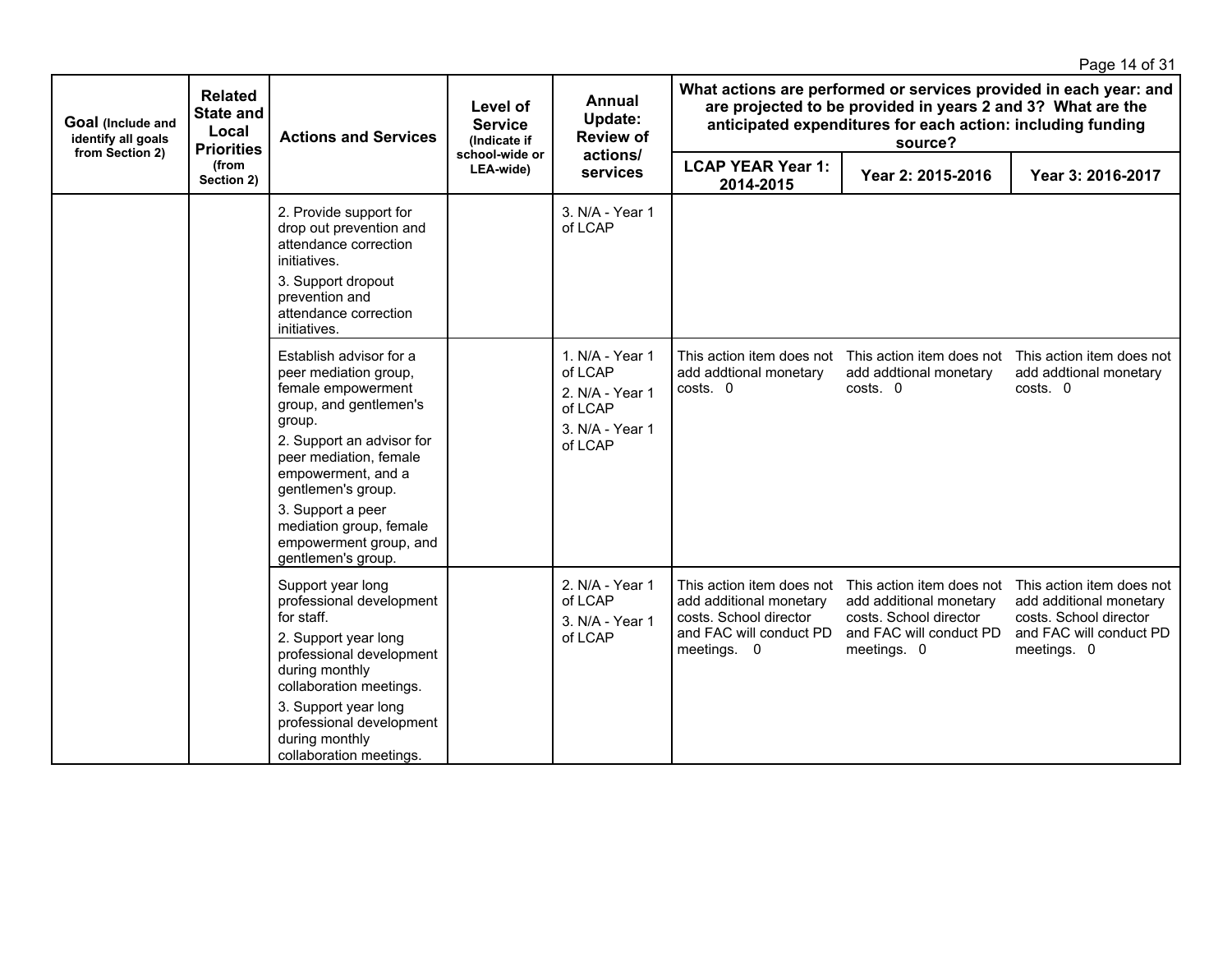|                                                                                                                                                |                                                                  |                                                                                                                                                                                                                                                                                                                                  |                                            |                                                                                        |                                                                                                                                                                                                            |                                                                                                                                                                                                                                   | Page 15 of 31                                                                                                                                                                       |  |  |
|------------------------------------------------------------------------------------------------------------------------------------------------|------------------------------------------------------------------|----------------------------------------------------------------------------------------------------------------------------------------------------------------------------------------------------------------------------------------------------------------------------------------------------------------------------------|--------------------------------------------|----------------------------------------------------------------------------------------|------------------------------------------------------------------------------------------------------------------------------------------------------------------------------------------------------------|-----------------------------------------------------------------------------------------------------------------------------------------------------------------------------------------------------------------------------------|-------------------------------------------------------------------------------------------------------------------------------------------------------------------------------------|--|--|
| Goal (Include and<br>identify all goals<br>from Section 2)                                                                                     | <b>Related</b><br><b>State and</b><br>Local<br><b>Priorities</b> | <b>Actions and Services</b>                                                                                                                                                                                                                                                                                                      | Level of<br><b>Service</b><br>(Indicate if | Annual<br>Update:<br><b>Review of</b>                                                  | What actions are performed or services provided in each year: and<br>are projected to be provided in years 2 and 3? What are the<br>anticipated expenditures for each action: including funding<br>source? |                                                                                                                                                                                                                                   |                                                                                                                                                                                     |  |  |
|                                                                                                                                                | (from<br>Section 2)                                              |                                                                                                                                                                                                                                                                                                                                  | school-wide or<br>LEA-wide)                | actions/<br>services                                                                   | <b>LCAP YEAR Year 1:</b><br>2014-2015                                                                                                                                                                      | Year 2: 2015-2016                                                                                                                                                                                                                 | Year 3: 2016-2017                                                                                                                                                                   |  |  |
| 3. All students will<br>graduate prepared<br>for a collegiate<br>setting or for a<br>career revolving<br>around one of our<br>themes of study. | State<br>Priorities:<br>1, 2, 3, 4,<br>6, 8.8                    | Update all technology in<br>the Engineering and<br>Architecture labs.<br>2. Update the<br>architecture lab and<br>redesign the Engineering<br>lab with work stations, to<br>properly house a 3-D<br>printer.<br>3. Update and maintain<br>the architecture and<br>engineering labs. 3-D<br>printer will be fully<br>operational. |                                            | 1. N/A - Year 1<br>of LCAP<br>2. N/A - Year 1<br>of LCAP<br>3. N/A - Year 1<br>of LCAP | Technology for<br>Engineering and<br>Architechture labs. This<br>expense will be financed<br>from unrestricted funds.<br>4000-4999: Books And<br>Supplies 7000                                             | Design is derived within<br>the Architecture class<br>and will be built by the<br>construction class. This<br>expense will be financed<br>from unrestricted funds<br>pending enrollment.<br>4000-4999: Books And<br>Supplies 7000 | 3-D printer will be<br>purchased pending<br>enrollment. This expense<br>will be financed from<br>unrestricted funds<br>pending enrollment.<br>4000-4999: Books And<br>Supplies 2000 |  |  |
|                                                                                                                                                |                                                                  | Update all equipment<br>used in the construction<br>shop.<br>2. Purchase the<br>equipment necessary to<br>create a functioning<br>machine shop and self<br>sustaining robotics lab.<br>3. Upgrade and maintain<br>all equipment in the<br>construction class and<br>machine shop.                                                |                                            | 1. N/A - Year 1<br>of LCAP<br>2. N/A - Year 1<br>of LCAP<br>3. N/A - Year 1<br>of LCAP | <b>Construction Equipment</b><br>& Tools. This expense<br>will be financed from<br>unrestricted funds. 4000-<br>4999: Books And<br>Supplies 5000                                                           | <b>Construction Equipment</b><br>& Tools. This expense<br>will be financed from<br>unrestricted funds, 4000-<br>4999: Books And<br>Supplies 5000                                                                                  | <b>Construction Equipment</b><br>& Tools. This expense<br>will be financed from<br>unrestricted funds, 4000-<br>4999: Books And<br>Supplies 5000                                    |  |  |
|                                                                                                                                                |                                                                  | Renew all licensing<br>software for the drafting<br>and engineering<br>programs used.<br>2. Renew all software<br>licenses for drafting and<br>engineering classes.<br>3. Renew all software<br>licenses for all drafting<br>and engineering<br>programs.                                                                        |                                            | 1. N/A - Year 1<br>of LCAP<br>2. N/A - Year 1<br>of LCAP<br>3. N/A - Year 1<br>of LCAP | Drafting & Engineering<br>software. This expense<br>will be financed from<br>unrestricted funds, 5800:<br>Professional/Consulting<br><b>Services And Operating</b><br>Expenditures 3531                    | Drafting & Engineering<br>software. This expense<br>will be financed from<br>unrestricted funds, 5800:<br>Professional/Consulting<br><b>Services And Operating</b><br>Expenditures 3616                                           | Drafting & Engineering<br>software. This expense<br>will be financed from<br>unrestricted funds, 5800:<br>Professional/Consulting<br>Services And Operating<br>Expenditures 3703    |  |  |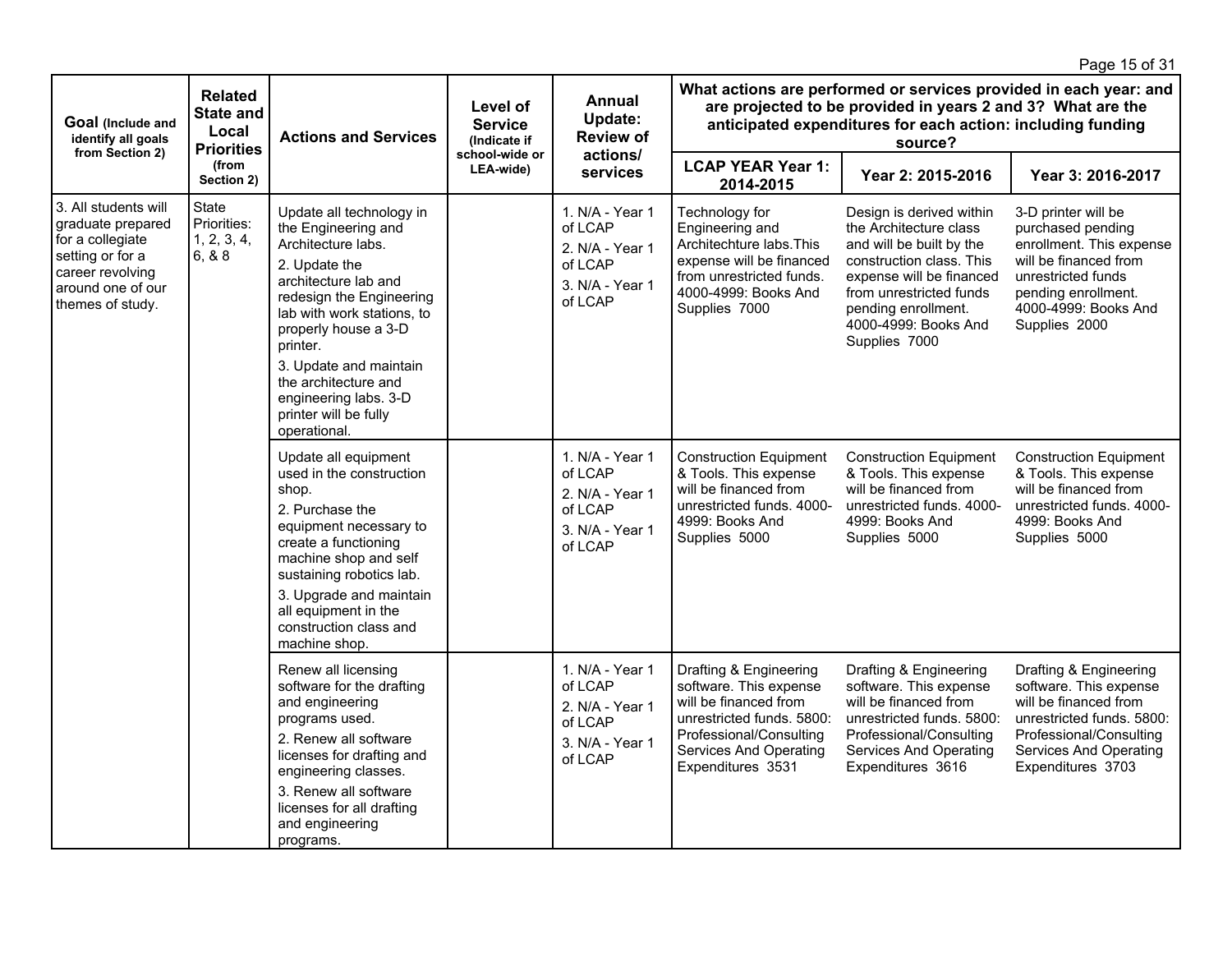|                                                                          |                                             |                                                                                                                                                                                                                                                                                                                                       |                                            |                                                                                        |                                                                                                                                                                                                            |                                                                                                                                                                  | Page 16 of 31                                                                                                                                                    |  |  |
|--------------------------------------------------------------------------|---------------------------------------------|---------------------------------------------------------------------------------------------------------------------------------------------------------------------------------------------------------------------------------------------------------------------------------------------------------------------------------------|--------------------------------------------|----------------------------------------------------------------------------------------|------------------------------------------------------------------------------------------------------------------------------------------------------------------------------------------------------------|------------------------------------------------------------------------------------------------------------------------------------------------------------------|------------------------------------------------------------------------------------------------------------------------------------------------------------------|--|--|
| Goal (Include and<br>identify all goals<br>from Section 2)               | <b>Related</b><br><b>State and</b><br>Local | <b>Actions and Services</b><br><b>Priorities</b>                                                                                                                                                                                                                                                                                      | Level of<br><b>Service</b><br>(Indicate if | Annual<br>Update:<br><b>Review of</b><br>actions/                                      | What actions are performed or services provided in each year: and<br>are projected to be provided in years 2 and 3? What are the<br>anticipated expenditures for each action: including funding<br>source? |                                                                                                                                                                  |                                                                                                                                                                  |  |  |
|                                                                          | (from<br>Section 2)                         |                                                                                                                                                                                                                                                                                                                                       | school-wide or<br>LEA-wide)                | services                                                                               | <b>LCAP YEAR Year 1:</b><br>2014-2015                                                                                                                                                                      | Year 2: 2015-2016                                                                                                                                                | Year 3: 2016-2017                                                                                                                                                |  |  |
|                                                                          |                                             | Purchase initial licenses<br>for Skills USA program<br>and curriculum.<br>2. Upgrade all<br>construction equipment<br>which would be<br>necessary to best<br>prepare our students for<br>the Skills USA<br>competition.<br>3. Provide funding for the<br>Skills USA competition<br>and curriculum for all<br>students in the program. |                                            | 1. N/A - Year 1<br>of LCAP<br>2. N/A - Year 1<br>of LCAP<br>3. N/A - Year 1<br>of LCAP | Skills USA student<br>licenses. This expense<br>will be financed with<br>unrestricted funds. 5000-<br>5999: Services And<br>Other Operating<br>Expenditures 1600                                           | Skills USA student<br>licenses. This expense<br>will be financed with<br>unrestricted funds. 5000-<br>5999: Services And<br>Other Operating<br>Expenditures 1800 | Skills USA student<br>licenses. This expense<br>will be financed with<br>unrestricted funds. 5000-<br>5999: Services And<br>Other Operating<br>Expenditures 1800 |  |  |
|                                                                          |                                             | Host a career week in the<br>fall and in the spring.<br>2. Host a career week in<br>the fall and in the spring.<br>3. Host a career week in<br>the fall and in the spring.                                                                                                                                                            |                                            | 1. N/A - Year 1<br>of LCAP<br>2. N/A - Year 1<br>of LCAP<br>3. N/A - Year 1<br>of LCAP | Career Week. This action<br>item does not add<br>additional monetary<br>costs. 0                                                                                                                           | Career Week, This action<br>item does not add<br>additional monetary<br>costs. 0                                                                                 | Career Week. This action<br>item does not add<br>additional monetary<br>costs. 0                                                                                 |  |  |
|                                                                          |                                             | Fund the internship<br>program supporting<br>students, an advisor, and<br>our partners.<br>2. Support the internship<br>program, supporting<br>students, an advisor, and<br>our partners.<br>3. Fund the internship<br>program, supporting all<br>students, an advisor, and<br>our partners.                                          |                                            | 1. N/A - Year 1<br>of LCAP<br>2. N/A - Year 1<br>of LCAP<br>3. N/A - Year 1<br>of LCAP | Intern Coordinator, This<br>expense will be financed<br>from unrestricted funds.<br>1000-1999: Certificated<br>Personnel Salaries 1119                                                                     | Intern Coordinator, This<br>expense will be financed<br>from unrestricted funds<br>1000-1999: Certificated<br>Personnel Salaries 1129                            | Intern Coordinator, This<br>expense will be financed<br>from unrestricted funds.<br>1000-1999: Certificated<br>Personnel Salaries 1129                           |  |  |
|                                                                          |                                             |                                                                                                                                                                                                                                                                                                                                       |                                            | 1. N/A - Year 1<br>of LCAP                                                             |                                                                                                                                                                                                            |                                                                                                                                                                  |                                                                                                                                                                  |  |  |
| 4. Increase<br>opportunities for<br>parent/guardian<br>input, as well as | State<br>Priorities:<br>3, 5, 86            | Train parents to<br>understand and use<br>College on Track<br>software.                                                                                                                                                                                                                                                               |                                            | 1. N/A - Year 1<br>of LCAP<br>2. N/A - Year 1<br>of LCAP                               | Train parents on track<br>software. This action item<br>does not add addtional<br>monetary costs. 0                                                                                                        | item does not add<br>0                                                                                                                                           | Train Parents. This action Train parents. This action<br>item does not add<br>addtional monetary costs. addtional monetary costs.<br>0                           |  |  |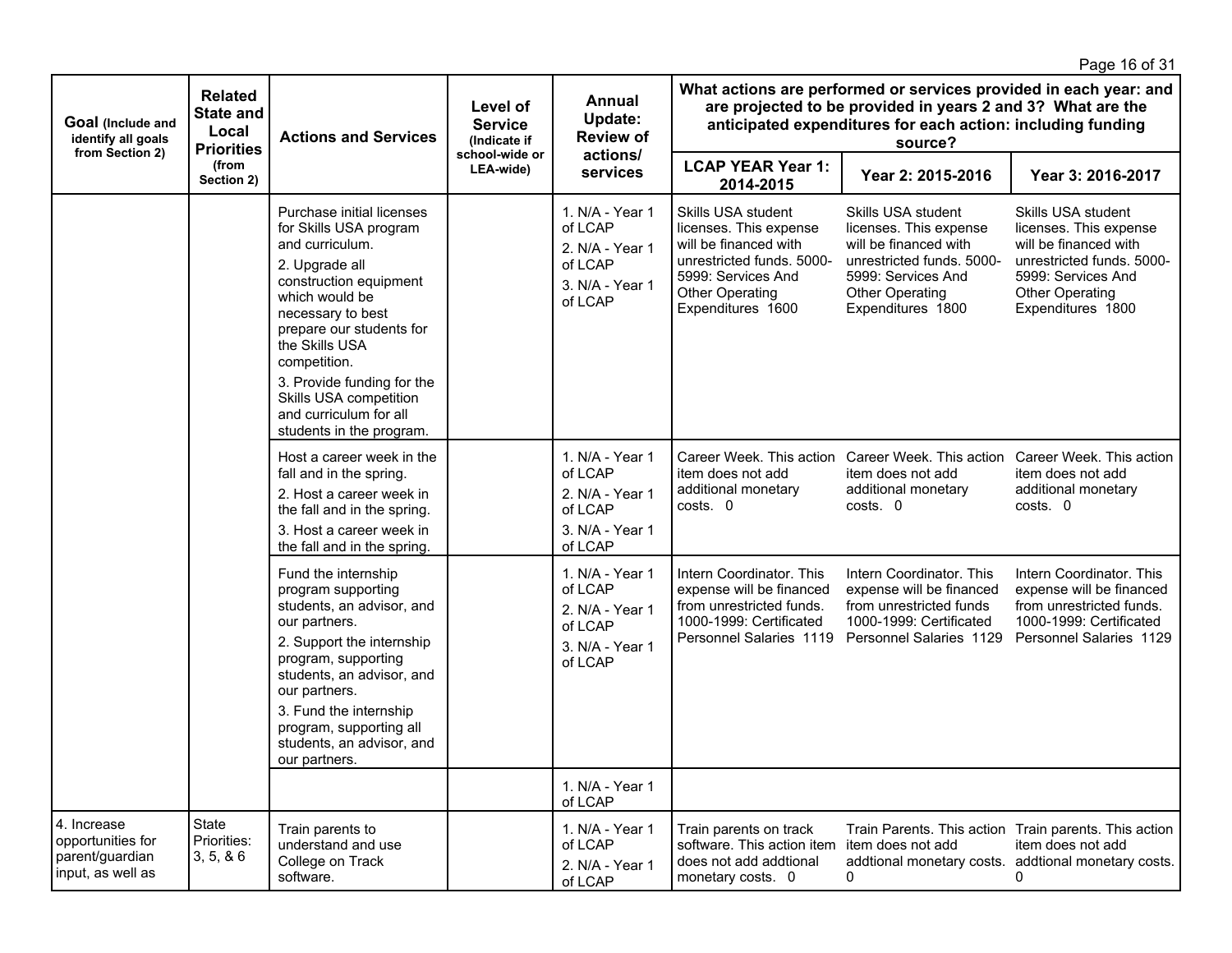|                                                                                                       |                                                                  |                                                                                                                                                                                                                                                                    |                                            |                                                                                        |                                                                                                                                      |                                                                                                                                                                                                            | Page 17 of 31                                                                                                                        |  |  |
|-------------------------------------------------------------------------------------------------------|------------------------------------------------------------------|--------------------------------------------------------------------------------------------------------------------------------------------------------------------------------------------------------------------------------------------------------------------|--------------------------------------------|----------------------------------------------------------------------------------------|--------------------------------------------------------------------------------------------------------------------------------------|------------------------------------------------------------------------------------------------------------------------------------------------------------------------------------------------------------|--------------------------------------------------------------------------------------------------------------------------------------|--|--|
| Goal (Include and<br>identify all goals<br>from Section 2)                                            | <b>Related</b><br><b>State and</b><br>Local<br><b>Priorities</b> | <b>Actions and Services</b>                                                                                                                                                                                                                                        | Level of<br><b>Service</b><br>(Indicate if | Annual<br>Update:<br><b>Review of</b>                                                  |                                                                                                                                      | What actions are performed or services provided in each year: and<br>are projected to be provided in years 2 and 3? What are the<br>anticipated expenditures for each action: including funding<br>source? |                                                                                                                                      |  |  |
|                                                                                                       | (from<br>Section 2)                                              |                                                                                                                                                                                                                                                                    | school-wide or<br>LEA-wide)                | actions/<br>services                                                                   | <b>LCAP YEAR Year 1:</b><br>2014-2015                                                                                                | Year 2: 2015-2016                                                                                                                                                                                          | Year 3: 2016-2017                                                                                                                    |  |  |
| meaningful<br>participation in the<br><b>ACE Charter High</b><br>School functioning<br>school system. |                                                                  | 2. Offer training for<br>parents with College on<br>Track software program.<br>3. Offer monthly parent<br>info nights on selected<br>topics as requested in<br>annual surveys.                                                                                     |                                            | 3. N/A - Year 1<br>of LCAP                                                             |                                                                                                                                      |                                                                                                                                                                                                            |                                                                                                                                      |  |  |
|                                                                                                       |                                                                  | Remodel our school's<br>website which will include<br>our school's calendar.<br>2. Maintain and update<br>the school's website and<br>calendar.<br>3. Maintain and update<br>the school's website and<br>calendar.                                                 |                                            | 1. N/A - Year 1<br>of LCAP<br>2. N/A - Year 1<br>of LCAP<br>3. N/A - Year 1<br>of LCAP | Website development.<br>This action item does not<br>add addtional monetary<br>costs. 0                                              | Maintain website. This<br>action item does not add<br>addtional monetary costs.<br>0                                                                                                                       | Maintain school website.<br>This action item does not<br>add addtional monetary<br>costs. 0                                          |  |  |
|                                                                                                       |                                                                  | Maintain Skoollive<br>contract for Kiosks<br>around campus.<br>2. Maintain Skoollive<br>contracts for Kiosks<br>around campus.<br>3. Maintain Skoollive,<br>College on Track, and<br>Web hosting contracts.<br>Provide parent<br>workshops on college<br>awareness |                                            | 1. N/A - Year 1<br>of LCAP<br>2. N/A - Year 1<br>of LCAP<br>3. N/A - Year 1<br>of LCAP | This action item does not<br>add addtional monetary<br>costs. On the contrary,<br>Skoolive will generate<br>income for the school. 0 | This action item does not<br>add addtional monetary<br>costs. On the contrary,<br>Skoolive will generate<br>income for the school. 0                                                                       | This action item does not<br>add addtional monetary<br>costs. On the contrary,<br>Skoolive will generate<br>income for the school. 0 |  |  |
|                                                                                                       |                                                                  | Provide parent<br>workshops on college<br>awareness, testing, and<br>career avenues for<br>students post high<br>school.                                                                                                                                           |                                            | 1. N/A - Year 1<br>of LCAP<br>2. N/A - Year 1<br>of LCAP                               | Parent Workshops. This<br>budget item does not add<br>addtional monetary costs. additional monetary<br>$\mathbf{0}$                  | Parent workshops. This<br>action item does not add<br>costs. 0                                                                                                                                             | Parent workshops. This<br>action item does not add<br>additional monetary<br>costs. 0                                                |  |  |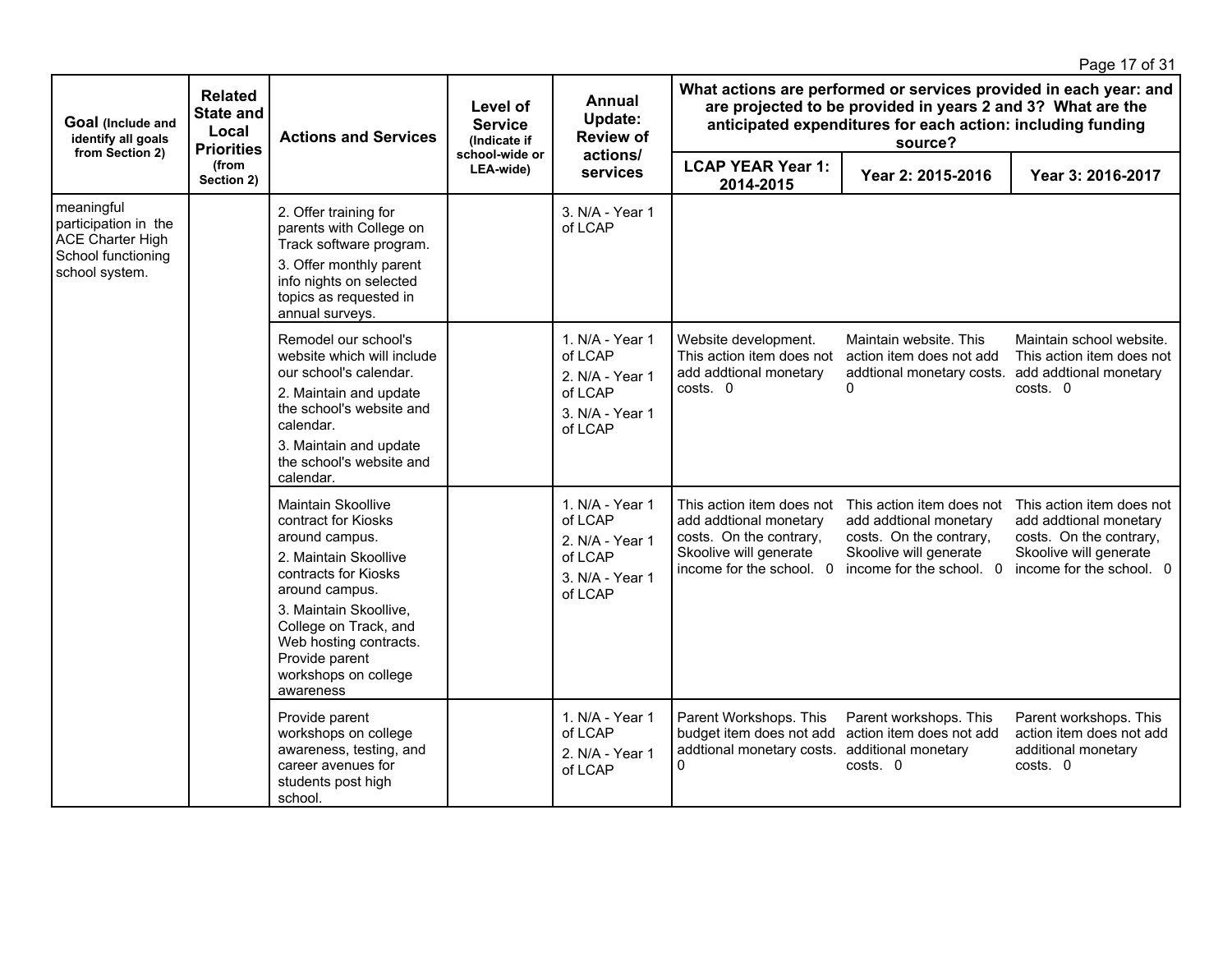|                                                            |                                                                  |                                                                                                                                                                                                                                           |                                                                                                                |                                       |                                                                                                                                                                                                            |                                                                                  | Page 18 of 31                                                                    |
|------------------------------------------------------------|------------------------------------------------------------------|-------------------------------------------------------------------------------------------------------------------------------------------------------------------------------------------------------------------------------------------|----------------------------------------------------------------------------------------------------------------|---------------------------------------|------------------------------------------------------------------------------------------------------------------------------------------------------------------------------------------------------------|----------------------------------------------------------------------------------|----------------------------------------------------------------------------------|
| Goal (Include and<br>identify all goals<br>from Section 2) | <b>Related</b><br><b>State and</b><br>Local<br><b>Priorities</b> | <b>Actions and Services</b>                                                                                                                                                                                                               | Level of<br><b>Service</b><br>(Indicate if<br>school-wide or<br>LEA-wide)                                      | Annual<br>Update:<br><b>Review of</b> | What actions are performed or services provided in each year: and<br>are projected to be provided in years 2 and 3? What are the<br>anticipated expenditures for each action: including funding<br>source? |                                                                                  |                                                                                  |
|                                                            | (from<br>Section 2)                                              |                                                                                                                                                                                                                                           |                                                                                                                | actions/<br><b>services</b>           | <b>LCAP YEAR Year 1:</b><br>2014-2015                                                                                                                                                                      | Year 2: 2015-2016                                                                | Year 3: 2016-2017                                                                |
|                                                            |                                                                  | 2. Provide parent<br>workshops on college<br>awareness, testing,<br>career avenues for<br>students post high<br>school.<br>3. Provide college<br>awareness workshops,<br>testing, and career<br>avenues for students post<br>high school. |                                                                                                                |                                       |                                                                                                                                                                                                            |                                                                                  |                                                                                  |
|                                                            |                                                                  | Conduct and host a<br>career week twice a year<br>where families are invited<br>with students.<br>3. Conduct and host a<br>career week twice a year,<br>where families are invited<br>with students.                                      | 2. Conduct<br>and host a<br>career week<br>twice a year,<br>where<br>families are<br>invited with<br>students. |                                       | Career Week. This action<br>item does not add<br>additional monetary<br>costs. 0                                                                                                                           | Career Week. This action<br>item does not add<br>additional monetary<br>costs. 0 | Career Week. This action<br>item does not add<br>additional monetary<br>costs. 0 |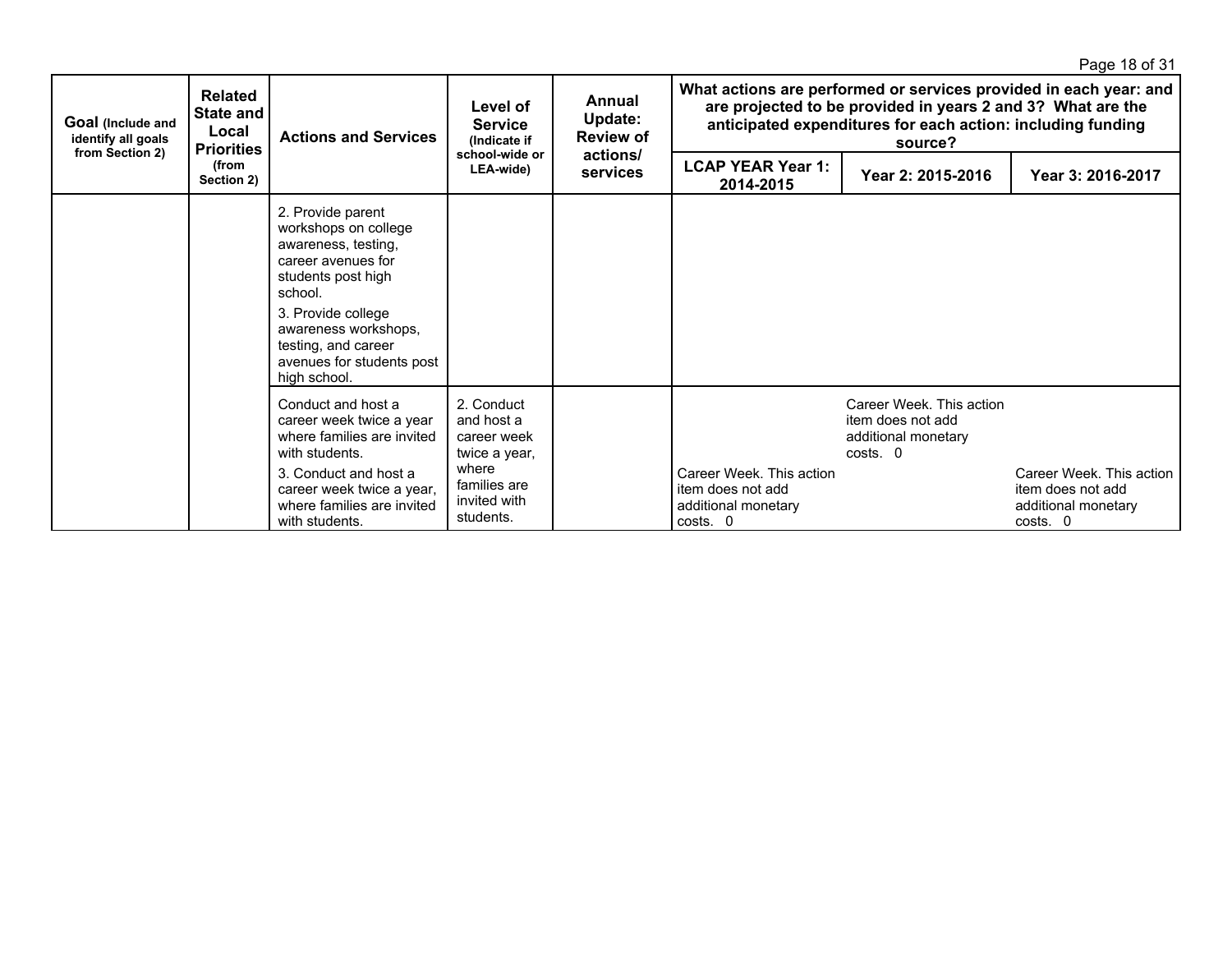B. Identify additional annual actions, and the LEA may include any services that support these actions, above what is provided for all pupils that will serve lowincome, English learner, and/or foster youth pupils as defined in Education Code section 42238.01 and pupils redesignated as fluent English proficient. The identified actions must include, but are not limited to, those actions that are to be performed to meet the targeted goals described in Section 2 for low-income pupils, English learners, foster youth and/or pupils redesignated as fluent English proficient (e.g., not listed in Table 3A above). List and describe expenditures for each fiscal year implementing these actions, including where those expenditures can be found in the LEA's budget.

| Goal (Include and<br>identify all goals<br>from Section 2)                                                                                                                    | <b>Related</b><br>State and<br>Local<br><b>Priorities</b> | <b>Actions and Services</b>                                                                                                                                                                                                                                                                                | Level of<br><b>Service</b><br>(Indicate if | Annual<br>Update:<br><b>Review of</b>                                                  | What actions are performed or services provided in each year: and<br>are projected to be provided in years 2 and 3? What are the<br>anticipated expenditures for each action: including funding<br>source? |                                                                                                                                                                                    |                                                                                                                      |  |
|-------------------------------------------------------------------------------------------------------------------------------------------------------------------------------|-----------------------------------------------------------|------------------------------------------------------------------------------------------------------------------------------------------------------------------------------------------------------------------------------------------------------------------------------------------------------------|--------------------------------------------|----------------------------------------------------------------------------------------|------------------------------------------------------------------------------------------------------------------------------------------------------------------------------------------------------------|------------------------------------------------------------------------------------------------------------------------------------------------------------------------------------|----------------------------------------------------------------------------------------------------------------------|--|
|                                                                                                                                                                               | (from<br>Section 2)                                       |                                                                                                                                                                                                                                                                                                            | school-wide or<br>LEA-wide)                | actions/<br>services                                                                   | <b>LCAP YEAR Year 1:</b><br>2014-2015                                                                                                                                                                      | Year 2: 2015-2016                                                                                                                                                                  | Year 3: 2016-2017                                                                                                    |  |
| 1. To make certain<br>that all students<br>have access to<br>technology for the<br>purposes of<br>demonstrating<br>competency within<br>the CCLS, and 21st<br>Century Skills. | <b>State</b><br>Priorities:<br>1, 2, 4, 5,<br>6, 7, 8, 8  | Purchase laptops for<br>students in 9th and<br>10th grade. Included, is<br>storage carts,<br>warranties, and power<br>cables.<br>2.<br>Purchase laptops for all<br>incoming 9th grade<br>students, as well as any<br>new admits.<br>3.<br>Purchase technology for<br>all students<br>ensuring a 1:1 ratio. |                                            | 1. N/A - Year 1<br>of LCAP<br>2. N/A - Year 1<br>of LCAP<br>3. N/A - Year 1<br>of LCAP |                                                                                                                                                                                                            |                                                                                                                                                                                    |                                                                                                                      |  |
|                                                                                                                                                                               |                                                           | Purchase a curriculum<br>which is common<br>core based and governs<br>ELA and Math.<br>2.<br>Expand software<br>package for additional<br>grades in all subject<br>areas.                                                                                                                                  |                                            | 1. N/A - Year 1<br>of LCAP<br>2. N/A - Year 1<br>of LCAP<br>3. N/A - Year 1<br>of LCAP | Online curriculum for<br>english learners. This<br>expense will be financed<br>with unrestricted dollars.<br>5000-5999: Services And<br><b>Other Operating</b><br>Expenditures 500                         | Online curriculum for<br>english learners. This<br>expense will be financed<br>with unrestricted dollars.<br>5000-5999: Services And<br><b>Other Operating</b><br>Expenditures 750 | Online curriculum for<br>english learners 5000-<br>5999: Services And<br><b>Other Operating</b><br>Expenditures 1000 |  |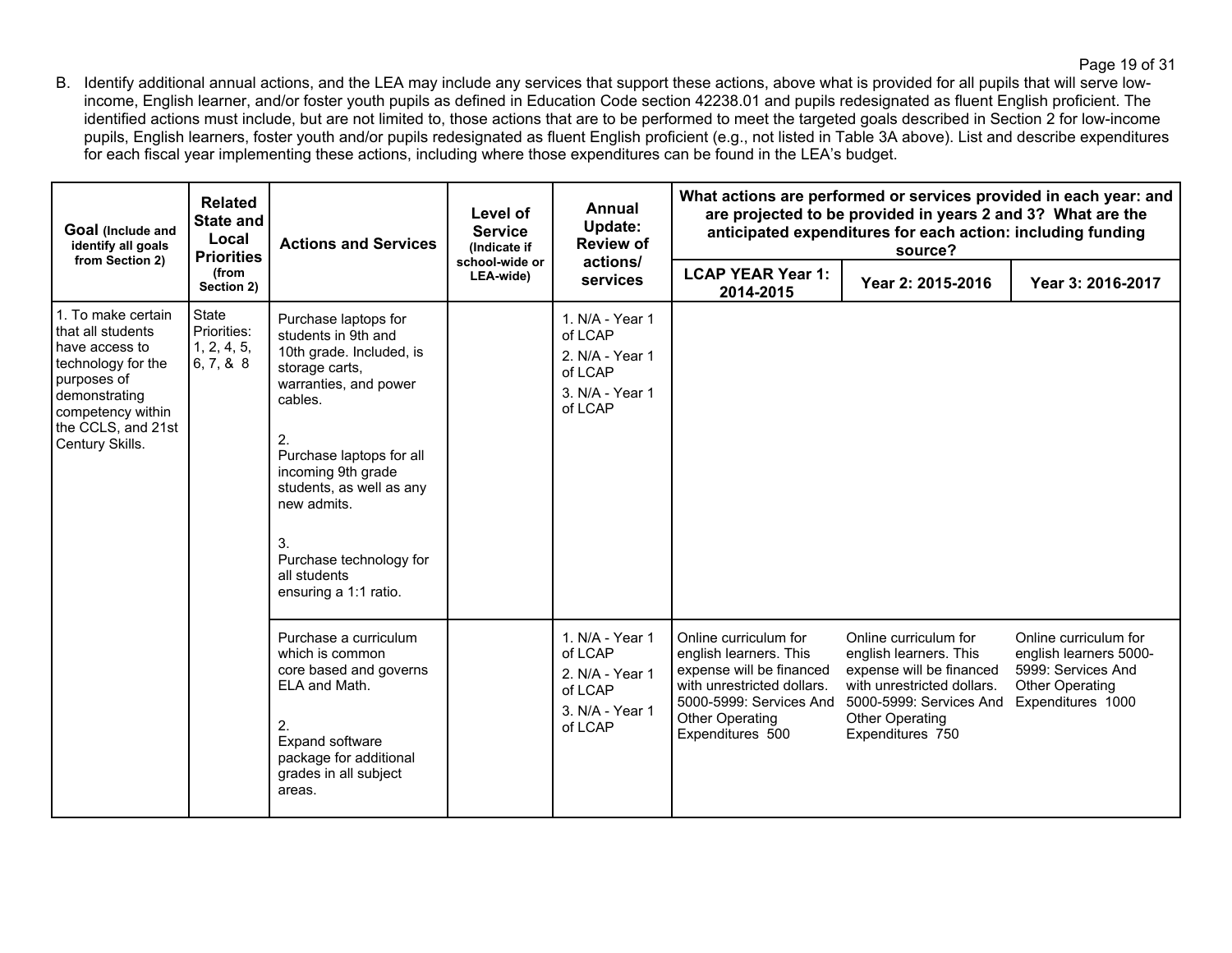|                                                            |                                             |                                                                                                                                                                                                                                                                                                                                 |                                            |                                                                                        |                                                                                                                                                                                                            |                   | Page 20 of 31     |
|------------------------------------------------------------|---------------------------------------------|---------------------------------------------------------------------------------------------------------------------------------------------------------------------------------------------------------------------------------------------------------------------------------------------------------------------------------|--------------------------------------------|----------------------------------------------------------------------------------------|------------------------------------------------------------------------------------------------------------------------------------------------------------------------------------------------------------|-------------------|-------------------|
| Goal (Include and<br>identify all goals<br>from Section 2) | <b>Related</b><br><b>State and</b><br>Local | <b>Actions and Services</b><br><b>Priorities</b>                                                                                                                                                                                                                                                                                | Level of<br><b>Service</b><br>(Indicate if | <b>Annual</b><br><b>Update:</b><br><b>Review of</b>                                    | What actions are performed or services provided in each year: and<br>are projected to be provided in years 2 and 3? What are the<br>anticipated expenditures for each action: including funding<br>source? |                   |                   |
|                                                            | (from<br>Section 2)                         |                                                                                                                                                                                                                                                                                                                                 | school-wide or<br>LEA-wide)                | actions/<br>services                                                                   | <b>LCAP YEAR Year 1:</b><br>2014-2015                                                                                                                                                                      | Year 2: 2015-2016 | Year 3: 2016-2017 |
|                                                            |                                             | 3.<br>Ensure all classroom<br>technology is either<br>current, fully functioning,<br>and without need<br>of repair.                                                                                                                                                                                                             |                                            |                                                                                        |                                                                                                                                                                                                            |                   |                   |
|                                                            |                                             | Train teachers and<br>students on proper use of<br>technology.<br>2.<br><b>Contract Ventura County</b><br>Office of Education<br>content specialists to<br>conduct professional<br>development throughout<br>the duration of the<br>school year.<br>3.<br>Ensure all classrooms<br>are fully functioning<br>'Smart Classrooms'. |                                            | 1. N/A - Year 1<br>of LCAP<br>2. N/A - Year 1<br>of LCAP<br>3. N/A - Year 1<br>of LCAP |                                                                                                                                                                                                            |                   |                   |
|                                                            |                                             | Contract with Ventura<br>County Office of<br>Education, content<br>specialists in English,<br>Math, and Science, for<br>the respected<br>teachers to meet with<br>throughout the<br>duration of the school<br>year for professional<br>development on fusing<br>common core.                                                    |                                            | 1. N/A - Year 1<br>of LCAP<br>2. N/A - Year 1<br>of LCAP<br>3. N/A - Year 1<br>of LCAP |                                                                                                                                                                                                            |                   |                   |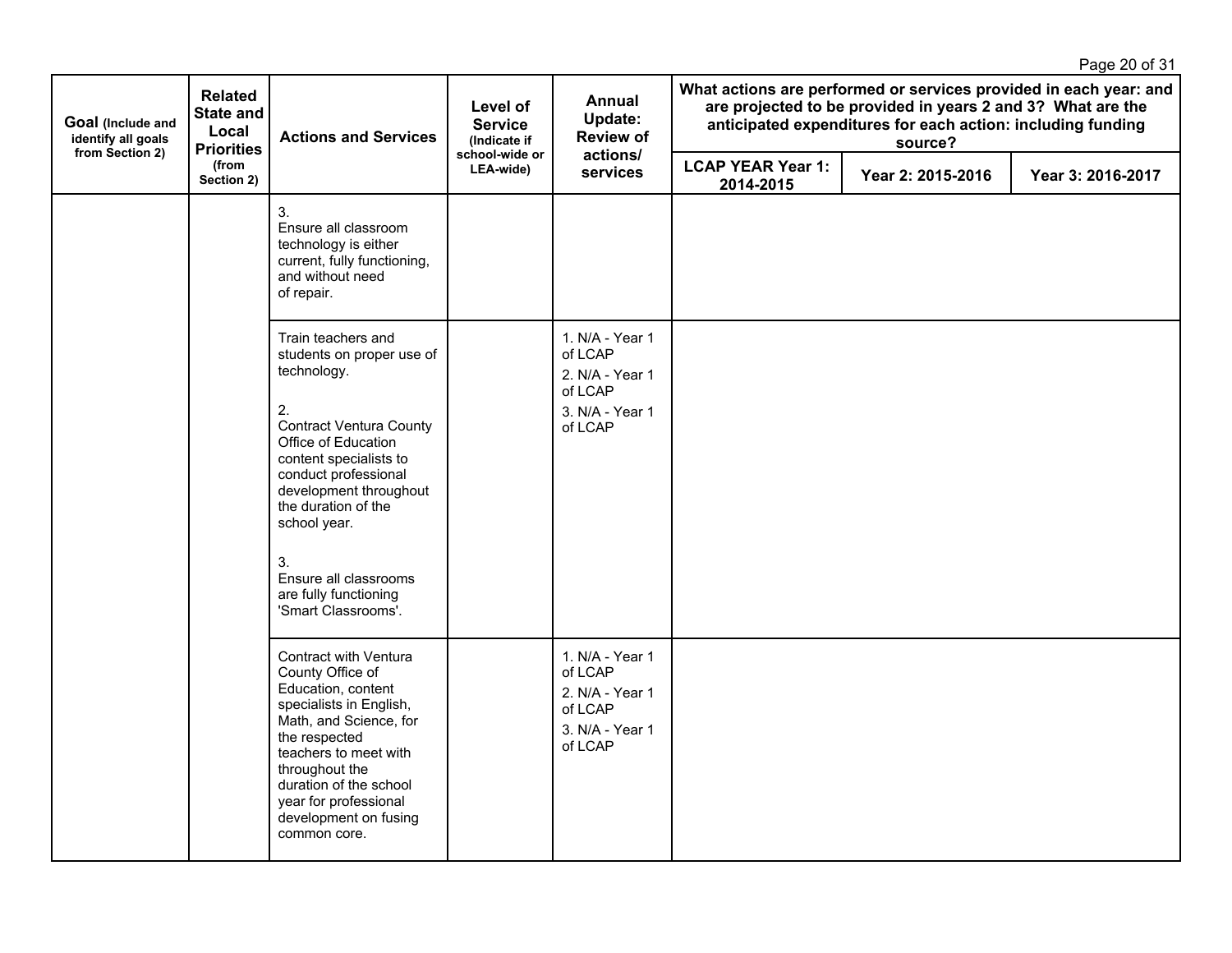|                                                                                                                                                                                                            |                                                                  |                                                                                                                                                                                                                                                                                                                                                           |                                            |                                                                                        |                                       |                                                                                                                                       | Page 21 of 31                                                     |
|------------------------------------------------------------------------------------------------------------------------------------------------------------------------------------------------------------|------------------------------------------------------------------|-----------------------------------------------------------------------------------------------------------------------------------------------------------------------------------------------------------------------------------------------------------------------------------------------------------------------------------------------------------|--------------------------------------------|----------------------------------------------------------------------------------------|---------------------------------------|---------------------------------------------------------------------------------------------------------------------------------------|-------------------------------------------------------------------|
| Goal (Include and<br>identify all goals<br>from Section 2)                                                                                                                                                 | <b>Related</b><br><b>State and</b><br>Local<br><b>Priorities</b> | <b>Actions and Services</b>                                                                                                                                                                                                                                                                                                                               | Level of<br><b>Service</b><br>(Indicate if | Annual<br>Update:<br><b>Review of</b>                                                  |                                       | are projected to be provided in years 2 and 3? What are the<br>anticipated expenditures for each action: including funding<br>source? | What actions are performed or services provided in each year: and |
|                                                                                                                                                                                                            | (from<br>Section 2)                                              |                                                                                                                                                                                                                                                                                                                                                           | school-wide or<br>LEA-wide)                | actions/<br>services                                                                   | <b>LCAP YEAR Year 1:</b><br>2014-2015 | Year 2: 2015-2016                                                                                                                     | Year 3: 2016-2017                                                 |
|                                                                                                                                                                                                            |                                                                  | 2.<br>Continued training for<br>teachers and staff<br>with new technology<br>fusion into curriculum.                                                                                                                                                                                                                                                      |                                            |                                                                                        |                                       |                                                                                                                                       |                                                                   |
|                                                                                                                                                                                                            |                                                                  | 3.<br>Train all staff, parents,<br>and students on<br>acceptable usage policy<br>with school<br>technology.                                                                                                                                                                                                                                               |                                            |                                                                                        |                                       |                                                                                                                                       |                                                                   |
|                                                                                                                                                                                                            |                                                                  | 2.<br>Ensure all classrooms<br>are equipped to<br>operate, run, charge, and<br>store class sets of<br>technology, by creating<br>'Smart Classrooms'.<br>3. Hire computer                                                                                                                                                                                  |                                            | 2. N/A - Year 1<br>of LCAP<br>3. N/A - Year 1<br>of LCAP                               |                                       |                                                                                                                                       |                                                                   |
| 2. All teachers and<br>staff are best<br>prepared to help all<br>students obtain<br>mastery of the<br>mission and vision<br>of ACE, which is to<br>graduate and be<br>prepared for college<br>and careers. | State<br>Priorities:<br>1, 2, 4, 5,<br>7, & 8                    | technician part time.<br>Contract with Ventura<br>County Office of<br>Education, content<br>specialists in English,<br>Math, and Science, for<br>the respected<br>teachers to meet with<br>throughout the<br>duration of the school<br>year, with regards to<br>A-G curriculum<br>submission and approval.<br>2. Renew contract with<br>College on Track. |                                            | 1. N/A - Year 1<br>of LCAP<br>2. N/A - Year 1<br>of LCAP<br>3. N/A - Year 1<br>of LCAP |                                       |                                                                                                                                       |                                                                   |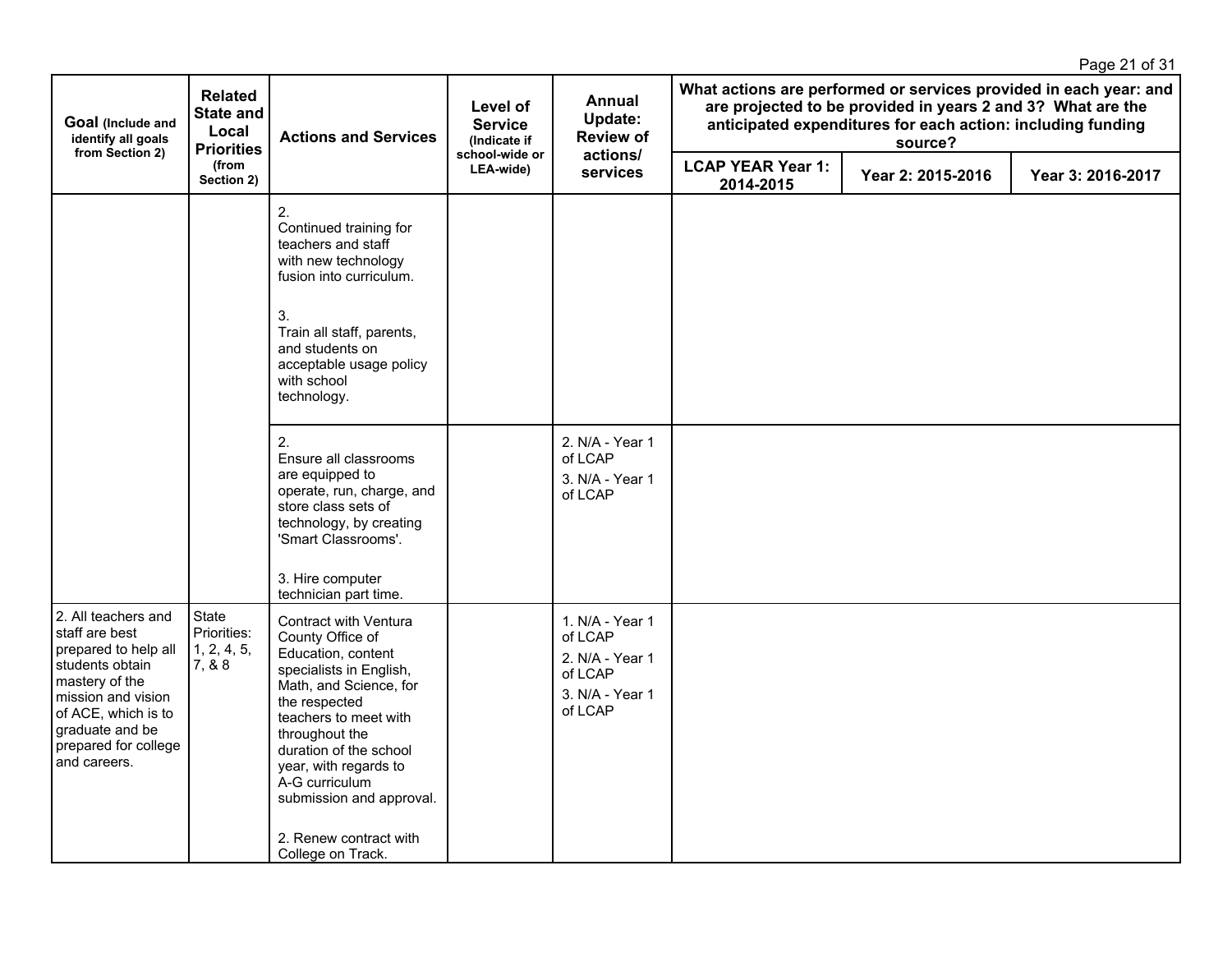|                                                            |                                                                  |                                                                                                                                                                                                                                                                                                                                  |                                            |                                                                                        |                                                                                                                                                 |                                                                                                                                                        | Page 22 of 31                                                                                                                                   |  |
|------------------------------------------------------------|------------------------------------------------------------------|----------------------------------------------------------------------------------------------------------------------------------------------------------------------------------------------------------------------------------------------------------------------------------------------------------------------------------|--------------------------------------------|----------------------------------------------------------------------------------------|-------------------------------------------------------------------------------------------------------------------------------------------------|--------------------------------------------------------------------------------------------------------------------------------------------------------|-------------------------------------------------------------------------------------------------------------------------------------------------|--|
| Goal (Include and<br>identify all goals<br>from Section 2) | <b>Related</b><br><b>State and</b><br>Local<br><b>Priorities</b> | <b>Actions and Services</b>                                                                                                                                                                                                                                                                                                      | Level of<br><b>Service</b><br>(Indicate if | <b>Annual</b><br>Update:<br><b>Review of</b>                                           |                                                                                                                                                 | are projected to be provided in years 2 and 3? What are the<br>anticipated expenditures for each action: including funding<br>source?                  | What actions are performed or services provided in each year: and                                                                               |  |
|                                                            | (from<br>Section 2)                                              |                                                                                                                                                                                                                                                                                                                                  | school-wide or<br>LEA-wide)                | actions/<br>services                                                                   | <b>LCAP YEAR Year 1:</b><br>2014-2015                                                                                                           | Year 2: 2015-2016                                                                                                                                      | Year 3: 2016-2017                                                                                                                               |  |
|                                                            |                                                                  | 3. Increase parent<br>coordinator to full time.                                                                                                                                                                                                                                                                                  |                                            |                                                                                        |                                                                                                                                                 |                                                                                                                                                        |                                                                                                                                                 |  |
|                                                            |                                                                  | Obtain the contract for<br>the College on Track<br>program. Train staff and<br>roll out usage to<br>parents and students.<br>2.<br>Renew Achieve 3000<br>software contract, and<br>expand to multiple<br>grades. Fund additional<br>training for staff.<br>3.<br>Hire an additional<br>guidance<br>counselor/college<br>advisor. |                                            | 1. N/A - Year 1<br>of LCAP<br>2. N/A - Year 1<br>of LCAP<br>3. N/A - Year 1<br>of LCAP |                                                                                                                                                 |                                                                                                                                                        |                                                                                                                                                 |  |
|                                                            |                                                                  | Purchase contract for<br>Achieve 3000<br>program, with licenses<br>equal to all special<br>education, ELL, and 12th<br>grader students<br>needing to repeat the<br>CAHSEE. Provide<br>adequate professional<br>development for staff<br>for use with Achieve<br>program.                                                         |                                            | 1. N/A - Year 1<br>of LCAP<br>2. N/A - Year 1<br>of LCAP<br>3. N/A - Year 1<br>of LCAP | Achieve 3000. This<br>expense will be financed<br>with unrestricted dollars.<br>5000-5999: Services And<br>Other Operating<br>Expenditures 3800 | Achieve 3000. This<br>expense will be financed<br>with unrestricted dollars.<br>5000-5999: Services And<br><b>Other Operating</b><br>Expenditures 3891 | Acheive 3000. This<br>expense will be financed<br>with unrestricted dollars.<br>5000-5999: Services And<br>Other Operating<br>Expenditures 3984 |  |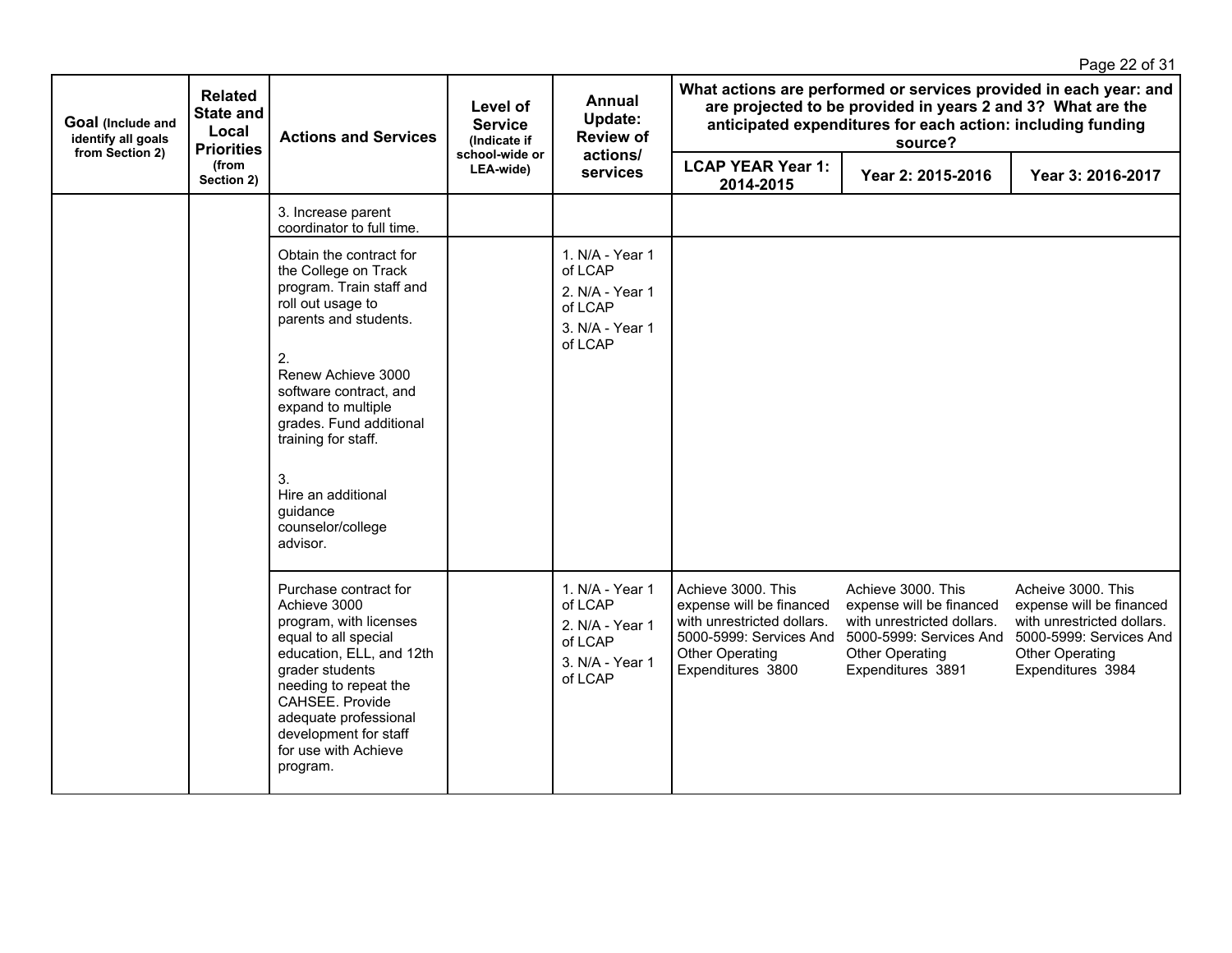|                                                            |                                                                  |                                                                                                                                                                                                                                                                                                                                                                                                                                                                                                                                                                  |                                            |                                                                                        |                                                                                                                                                                                                            |                   | Page 23 of 31     |
|------------------------------------------------------------|------------------------------------------------------------------|------------------------------------------------------------------------------------------------------------------------------------------------------------------------------------------------------------------------------------------------------------------------------------------------------------------------------------------------------------------------------------------------------------------------------------------------------------------------------------------------------------------------------------------------------------------|--------------------------------------------|----------------------------------------------------------------------------------------|------------------------------------------------------------------------------------------------------------------------------------------------------------------------------------------------------------|-------------------|-------------------|
| Goal (Include and<br>identify all goals<br>from Section 2) | <b>Related</b><br><b>State and</b><br>Local<br><b>Priorities</b> | <b>Actions and Services</b>                                                                                                                                                                                                                                                                                                                                                                                                                                                                                                                                      | Level of<br><b>Service</b><br>(Indicate if | Annual<br>Update:<br><b>Review of</b>                                                  | What actions are performed or services provided in each year: and<br>are projected to be provided in years 2 and 3? What are the<br>anticipated expenditures for each action: including funding<br>source? |                   |                   |
|                                                            | (from<br>Section 2)                                              |                                                                                                                                                                                                                                                                                                                                                                                                                                                                                                                                                                  | school-wide or<br>LEA-wide)                | actions/<br>services                                                                   | <b>LCAP YEAR Year 1:</b><br>2014-2015                                                                                                                                                                      | Year 2: 2015-2016 | Year 3: 2016-2017 |
|                                                            |                                                                  | 2.<br>Purchase contract for<br>Achieve 3000<br>program, with licenses<br>equal to all special<br>education, ELL, and 12th<br>grader students<br>needing to repeat the<br>CAHSEE. Provide<br>adequate professional<br>development for staff<br>for use with Achieve<br>program.<br>3.<br>Purchase contract for<br>Achieve 3000<br>program, with licenses<br>equal to all special<br>education, ELL, and 12th<br>grader students<br>needing to repeat the<br>CAHSEE. Provide<br>adequate professional<br>development for staff<br>for use with Achieve<br>program. |                                            |                                                                                        |                                                                                                                                                                                                            |                   |                   |
|                                                            |                                                                  | Provide 5 day summer<br>professional<br>development on CCLS,<br>UC/CSU Curriculum,<br>and preparing students<br>with 21st Century<br>Skills.                                                                                                                                                                                                                                                                                                                                                                                                                     |                                            | 1. N/A - Year 1<br>of LCAP<br>2. N/A - Year 1<br>of LCAP<br>3. N/A - Year 1<br>of LCAP |                                                                                                                                                                                                            |                   |                   |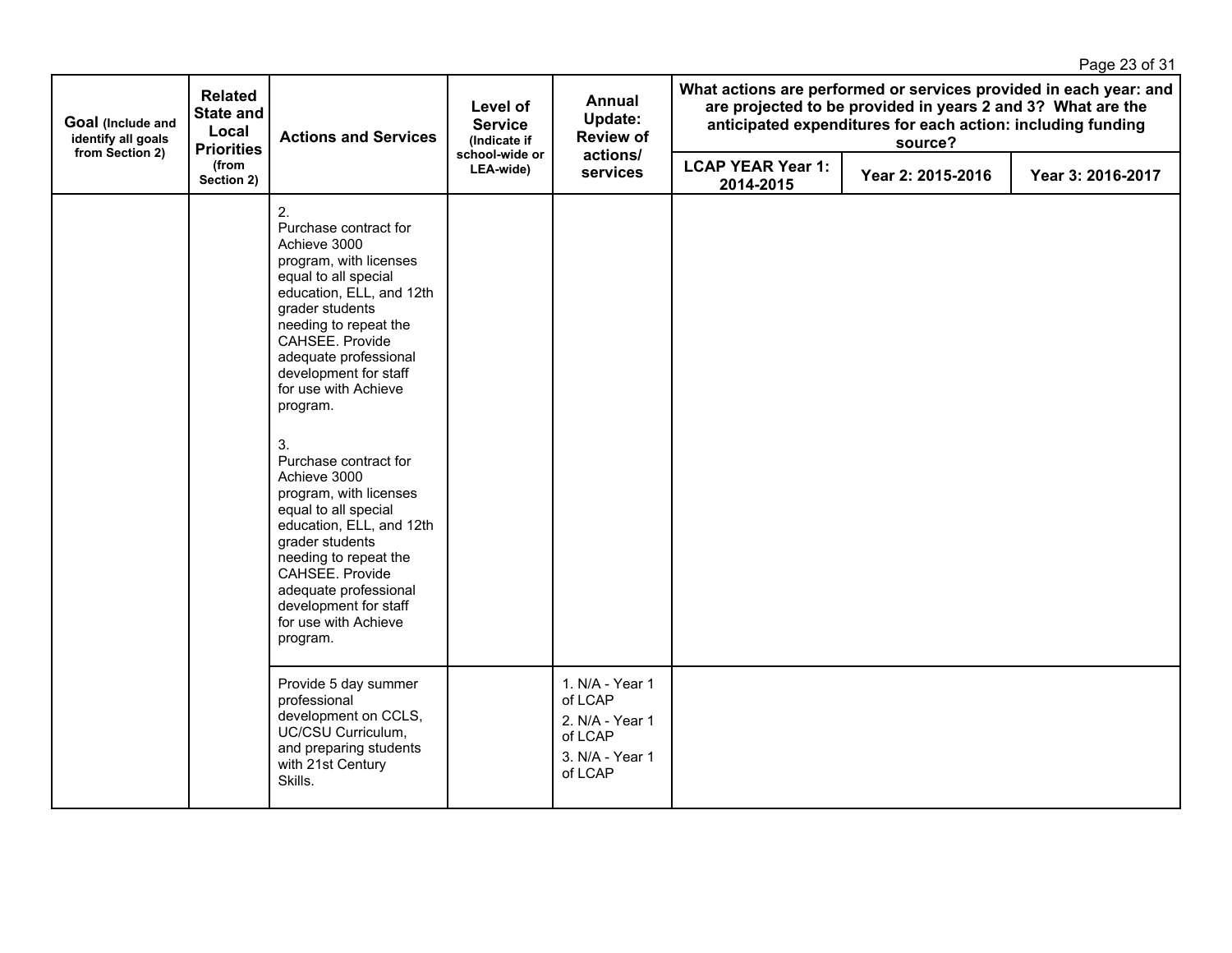|                                                            |                                                                  |                                                                                                                                                                                                                                                                             |                                            |                                                                                        |                                                                                                                                                                                                            |                   | Page 24 of 31     |
|------------------------------------------------------------|------------------------------------------------------------------|-----------------------------------------------------------------------------------------------------------------------------------------------------------------------------------------------------------------------------------------------------------------------------|--------------------------------------------|----------------------------------------------------------------------------------------|------------------------------------------------------------------------------------------------------------------------------------------------------------------------------------------------------------|-------------------|-------------------|
| Goal (Include and<br>identify all goals<br>from Section 2) | <b>Related</b><br><b>State and</b><br>Local<br><b>Priorities</b> | <b>Actions and Services</b>                                                                                                                                                                                                                                                 | Level of<br><b>Service</b><br>(Indicate if | Annual<br>Update:<br><b>Review of</b>                                                  | What actions are performed or services provided in each year: and<br>are projected to be provided in years 2 and 3? What are the<br>anticipated expenditures for each action: including funding<br>source? |                   |                   |
|                                                            | (from<br>Section 2)                                              |                                                                                                                                                                                                                                                                             | school-wide or<br>LEA-wide)                | actions/<br>services                                                                   | <b>LCAP YEAR Year 1:</b><br>2014-2015                                                                                                                                                                      | Year 2: 2015-2016 | Year 3: 2016-2017 |
|                                                            |                                                                  | 2.<br>Provide funding to<br>support year long<br>professional development<br>during monthly<br>collaboration meetings.                                                                                                                                                      |                                            |                                                                                        |                                                                                                                                                                                                            |                   |                   |
|                                                            |                                                                  | 3.<br>Acquire license contracts<br>for Achieve 3000,<br>and College on Track for<br>all students in all<br>grades.                                                                                                                                                          |                                            |                                                                                        |                                                                                                                                                                                                            |                   |                   |
|                                                            |                                                                  | Address attendance<br>concerns and drop out<br>prevention via staff<br>inquiry.<br>2.<br>Provide 5 day summer<br>institute for staff<br>professional<br>development.<br>3. Provide funding to<br>support dropout<br>prevention and<br>attendance correction<br>initiatives. |                                            | 1. N/A - Year 1<br>of LCAP<br>2. N/A - Year 1<br>of LCAP<br>3. N/A - Year 1<br>of LCAP |                                                                                                                                                                                                            |                   |                   |
|                                                            |                                                                  | Fund advisor for a peer<br>mediation group.<br>2.<br>Provide funding for drop<br>out prevention and<br>attendance correction<br>initiatives.                                                                                                                                |                                            | 1. N/A - Year 1<br>of LCAP<br>2. N/A - Year 1<br>of LCAP<br>3. N/A - Year 1<br>of LCAP |                                                                                                                                                                                                            |                   |                   |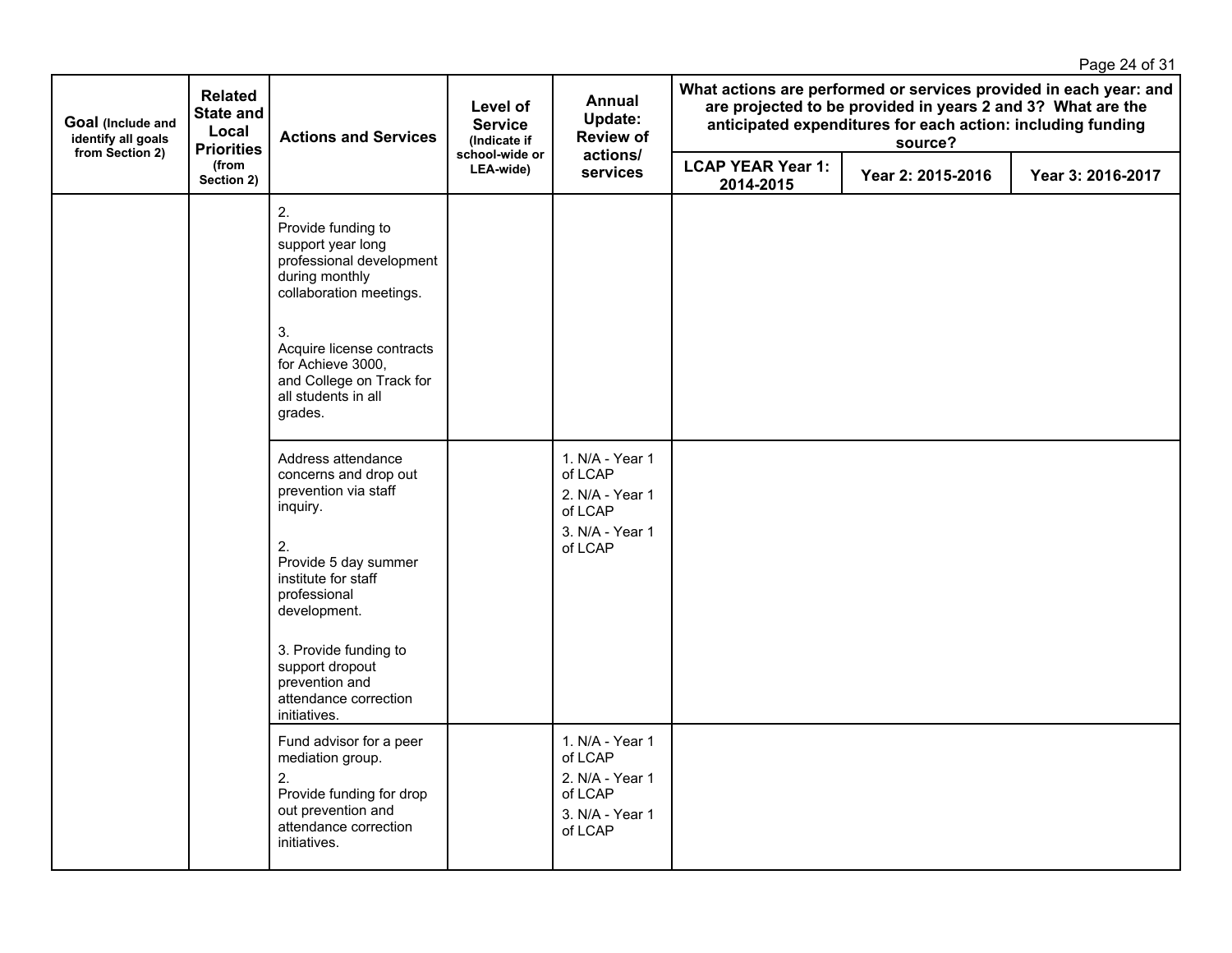|                                                                                                                                                |                                                                  |                                                                                                                                                                                     |                                            |                                                                                        |                                                                                                                                                                                                            |                                                                                                                                                      | Page 25 of 31                                                                                                                                        |
|------------------------------------------------------------------------------------------------------------------------------------------------|------------------------------------------------------------------|-------------------------------------------------------------------------------------------------------------------------------------------------------------------------------------|--------------------------------------------|----------------------------------------------------------------------------------------|------------------------------------------------------------------------------------------------------------------------------------------------------------------------------------------------------------|------------------------------------------------------------------------------------------------------------------------------------------------------|------------------------------------------------------------------------------------------------------------------------------------------------------|
| Goal (Include and<br>identify all goals<br>from Section 2)                                                                                     | <b>Related</b><br><b>State and</b><br>Local<br><b>Priorities</b> | <b>Actions and Services</b>                                                                                                                                                         | Level of<br><b>Service</b><br>(Indicate if | Annual<br>Update:<br><b>Review of</b>                                                  | What actions are performed or services provided in each year: and<br>are projected to be provided in years 2 and 3? What are the<br>anticipated expenditures for each action: including funding<br>source? |                                                                                                                                                      |                                                                                                                                                      |
|                                                                                                                                                | (from<br>Section 2)                                              |                                                                                                                                                                                     | school-wide or<br>LEA-wide)                | actions/<br>services                                                                   | <b>LCAP YEAR Year 1:</b><br>2014-2015                                                                                                                                                                      | Year 2: 2015-2016                                                                                                                                    | Year 3: 2016-2017                                                                                                                                    |
|                                                                                                                                                |                                                                  | 3.<br>Provide funding to<br>support teacher<br>collaboration/professional<br>development<br>monthly throughout the<br>duration of the<br>school year.                               |                                            |                                                                                        |                                                                                                                                                                                                            |                                                                                                                                                      |                                                                                                                                                      |
|                                                                                                                                                |                                                                  | 2. Fund an advisor for<br>peer mediation.<br>3.<br>Provide funding to<br>support an advisor for a<br>peer mediation group,<br>female<br>empowerment group, and<br>gentlemen's club. |                                            | 2. N/A - Year 1<br>of LCAP<br>3. N/A - Year 1<br>of LCAP                               |                                                                                                                                                                                                            |                                                                                                                                                      |                                                                                                                                                      |
|                                                                                                                                                |                                                                  | Staff development for<br>english learners<br>2. Staff Development for<br>english learners<br>3. Staff Development for<br>english learners                                           |                                            |                                                                                        | Staff Development. This<br>expense will be financed<br>with unrestricted dollars.<br>5000-5999: Services And<br>Other Operating<br>Expenditures 3000                                                       | Staff Development. This<br>expense will be financed<br>with unrestricted dollars.<br>5000-5999: Services And<br>Other Operating<br>Expenditures 3072 | Staff Development. This<br>expense will be financed<br>with unrestricted dollars.<br>5000-5999: Services And<br>Other Operating<br>Expenditures 3146 |
| 3. All students will<br>graduate prepared<br>for a collegiate<br>setting or for a<br>career revolving<br>around one of our<br>themes of study. | State<br>Priorities:<br>1, 2, 3, 4,<br>6, 8.8                    | Update all technology in<br>the Engineering and<br>Architecture labs.<br>2.<br>Redesign the<br>Engineering lab with work<br>stations, to properly<br>house a 3-D printer.           |                                            | 1. N/A - Year 1<br>of LCAP<br>2. N/A - Year 1<br>of LCAP<br>3. N/A - Year 1<br>of LCAP |                                                                                                                                                                                                            |                                                                                                                                                      |                                                                                                                                                      |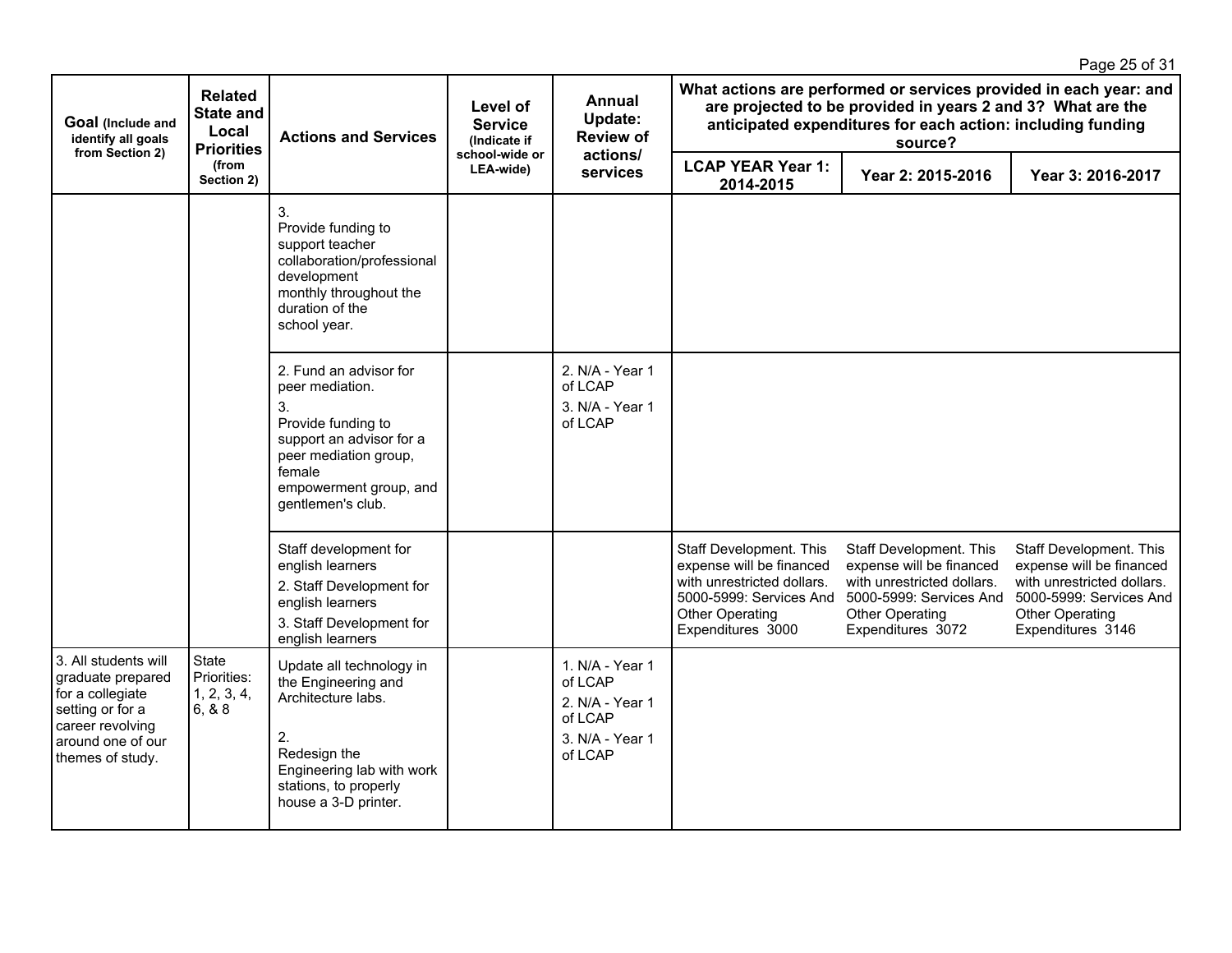|                                                            |                                                                  |                                                                                                                                              |                                            |                                                                                        |                                       |                   | Page 26 of 31     |                                                                                                                                                                                                            |  |  |
|------------------------------------------------------------|------------------------------------------------------------------|----------------------------------------------------------------------------------------------------------------------------------------------|--------------------------------------------|----------------------------------------------------------------------------------------|---------------------------------------|-------------------|-------------------|------------------------------------------------------------------------------------------------------------------------------------------------------------------------------------------------------------|--|--|
| Goal (Include and<br>identify all goals<br>from Section 2) | <b>Related</b><br><b>State and</b><br>Local<br><b>Priorities</b> | <b>Actions and Services</b>                                                                                                                  | Level of<br><b>Service</b><br>(Indicate if |                                                                                        | Annual<br>Update:<br><b>Review of</b> | actions/          |                   | What actions are performed or services provided in each year: and<br>are projected to be provided in years 2 and 3? What are the<br>anticipated expenditures for each action: including funding<br>source? |  |  |
|                                                            | (from<br>Section 2)                                              |                                                                                                                                              | school-wide or<br>LEA-wide)                | services                                                                               | <b>LCAP YEAR Year 1:</b><br>2014-2015 | Year 2: 2015-2016 | Year 3: 2016-2017 |                                                                                                                                                                                                            |  |  |
|                                                            |                                                                  | 3.<br>Renew all software<br>licenses for all drafting<br>and engineering<br>programs.                                                        |                                            |                                                                                        |                                       |                   |                   |                                                                                                                                                                                                            |  |  |
|                                                            |                                                                  | Update all equipment<br>used in the<br>construction shop.                                                                                    |                                            | 1. N/A - Year 1<br>of LCAP<br>2. N/A - Year 1<br>of LCAP                               |                                       |                   |                   |                                                                                                                                                                                                            |  |  |
|                                                            |                                                                  | 2.<br>Renew all software<br>licenses for drafting and<br>engineering classes.                                                                |                                            | 3. N/A - Year 1<br>of LCAP                                                             |                                       |                   |                   |                                                                                                                                                                                                            |  |  |
|                                                            |                                                                  | 3.<br>Upgrade and maintain all<br>equipment in the<br>construction class and<br>machine shop.                                                |                                            |                                                                                        |                                       |                   |                   |                                                                                                                                                                                                            |  |  |
|                                                            |                                                                  | Renew all licensing<br>software for the drafting<br>and engineering<br>programs used.<br>2.<br>Purchase the equipment<br>necessary to create |                                            | 1. N/A - Year 1<br>of LCAP<br>2. N/A - Year 1<br>of LCAP<br>3. N/A - Year 1<br>of LCAP |                                       |                   |                   |                                                                                                                                                                                                            |  |  |
|                                                            |                                                                  | a functioning machine<br>shop and self<br>sustaining robotics lab.                                                                           |                                            |                                                                                        |                                       |                   |                   |                                                                                                                                                                                                            |  |  |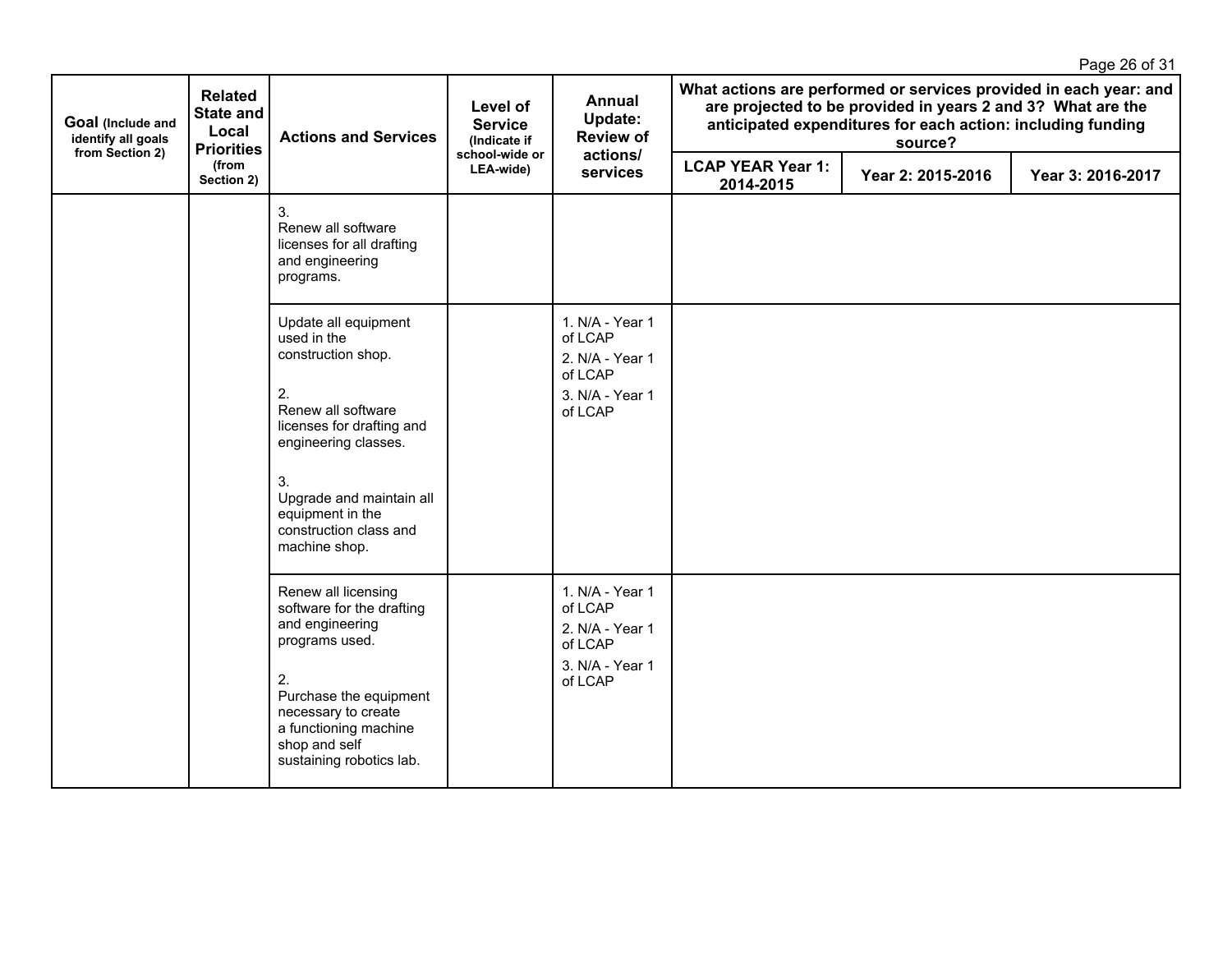|                                                            |                                                                  |                                                                                                                                                           |                                            |                                                                                        |                                                                                                                                                                                                            |                   | Page 27 of 31     |
|------------------------------------------------------------|------------------------------------------------------------------|-----------------------------------------------------------------------------------------------------------------------------------------------------------|--------------------------------------------|----------------------------------------------------------------------------------------|------------------------------------------------------------------------------------------------------------------------------------------------------------------------------------------------------------|-------------------|-------------------|
| Goal (Include and<br>identify all goals<br>from Section 2) | <b>Related</b><br><b>State and</b><br>Local<br><b>Priorities</b> | <b>Actions and Services</b>                                                                                                                               | Level of<br><b>Service</b><br>(Indicate if | <b>Annual</b><br>Update:<br><b>Review of</b>                                           | What actions are performed or services provided in each year: and<br>are projected to be provided in years 2 and 3? What are the<br>anticipated expenditures for each action: including funding<br>source? |                   |                   |
|                                                            | (from<br>Section 2)                                              |                                                                                                                                                           | school-wide or<br>LEA-wide)                | actions/<br>services                                                                   | <b>LCAP YEAR Year 1:</b><br>2014-2015                                                                                                                                                                      | Year 2: 2015-2016 | Year 3: 2016-2017 |
|                                                            |                                                                  | 3.<br>Provide funding for the<br><b>Skills USA</b><br>competition and<br>curriculum for all students<br>in the program.                                   |                                            |                                                                                        |                                                                                                                                                                                                            |                   |                   |
|                                                            |                                                                  | Purchase initial licenses<br>for Skills USA<br>program and curriculum.                                                                                    |                                            | 1. N/A - Year 1<br>of LCAP<br>2. N/A - Year 1<br>of LCAP                               |                                                                                                                                                                                                            |                   |                   |
|                                                            |                                                                  | 2.<br>Upgrade all construction<br>equipment which<br>would be necessary to<br>best prepare our<br>students for the Skills<br>USA competition.             |                                            | 3. N/A - Year 1<br>of LCAP                                                             |                                                                                                                                                                                                            |                   |                   |
|                                                            |                                                                  | 3.<br>Fund the internship<br>program, supporting all<br>students, an advisor, and<br>our partners.                                                        |                                            |                                                                                        |                                                                                                                                                                                                            |                   |                   |
|                                                            |                                                                  | Host a career week in the<br>fall and in the<br>spring.<br>2.<br>Fund the internship<br>program, supporting<br>students, an advisor, and<br>our partners. |                                            | 1. N/A - Year 1<br>of LCAP<br>2. N/A - Year 1<br>of LCAP<br>3. N/A - Year 1<br>of LCAP |                                                                                                                                                                                                            |                   |                   |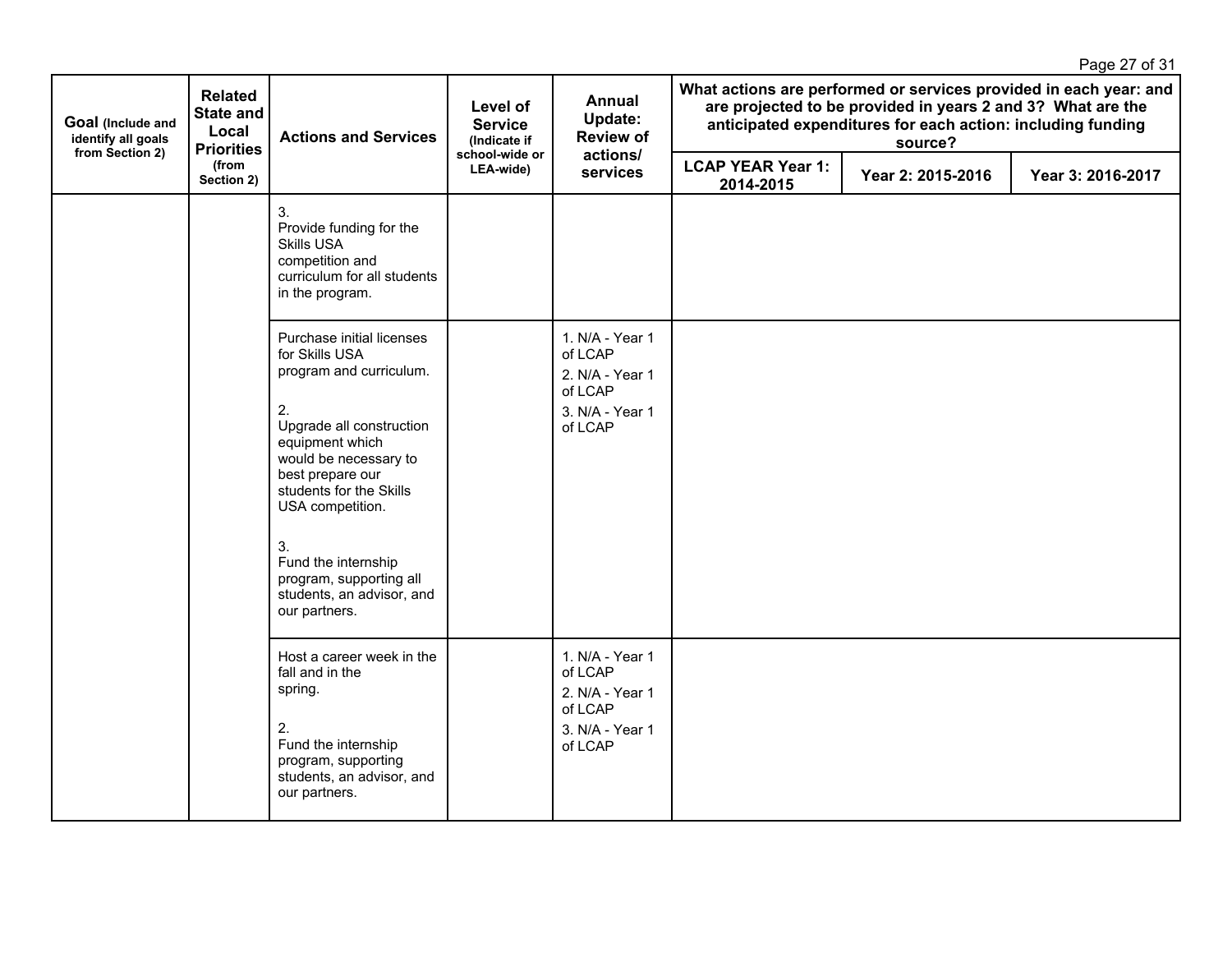|                                                                                                                                                                            |                                                                  |                                                                                                                                                                                                                                                                                                  |                                            |                                                                                        |                                                                                                                                                                                                            |                   | Page 28 of 31     |
|----------------------------------------------------------------------------------------------------------------------------------------------------------------------------|------------------------------------------------------------------|--------------------------------------------------------------------------------------------------------------------------------------------------------------------------------------------------------------------------------------------------------------------------------------------------|--------------------------------------------|----------------------------------------------------------------------------------------|------------------------------------------------------------------------------------------------------------------------------------------------------------------------------------------------------------|-------------------|-------------------|
| Goal (Include and<br>identify all goals<br>from Section 2)                                                                                                                 | <b>Related</b><br><b>State and</b><br>Local<br><b>Priorities</b> | <b>Actions and Services</b>                                                                                                                                                                                                                                                                      | Level of<br><b>Service</b><br>(Indicate if | <b>Annual</b><br>Update:<br><b>Review of</b>                                           | What actions are performed or services provided in each year: and<br>are projected to be provided in years 2 and 3? What are the<br>anticipated expenditures for each action: including funding<br>source? |                   |                   |
|                                                                                                                                                                            | (from<br>Section 2)                                              |                                                                                                                                                                                                                                                                                                  | school-wide or<br>LEA-wide)                | actions/<br>services                                                                   | <b>LCAP YEAR Year 1:</b><br>2014-2015                                                                                                                                                                      | Year 2: 2015-2016 | Year 3: 2016-2017 |
|                                                                                                                                                                            |                                                                  | 3.<br>Host a career week in the<br>fall and in the<br>spring.                                                                                                                                                                                                                                    |                                            |                                                                                        |                                                                                                                                                                                                            |                   |                   |
|                                                                                                                                                                            |                                                                  | Fund the internship<br>program supporting<br>students, an advisor, and<br>our partners.<br>2.<br>Host a career week in the<br>fall and in the<br>spring.<br>3.<br>Fund college awareness<br>starting in the 9th<br>grade.                                                                        |                                            | 1. N/A - Year 1<br>of LCAP<br>2. N/A - Year 1<br>of LCAP<br>3. N/A - Year 1<br>of LCAP |                                                                                                                                                                                                            |                   |                   |
| 4. Increase<br>opportunities for<br>parent/guardian<br>input, as well as<br>meaningful<br>participation in the<br>ACE Charter High<br>School functioning<br>school system. | State<br>Priorities:<br>3, 5, 86                                 | Train parents to<br>understand and use<br>College<br>on Track software.<br>2.<br>Offer monthly parent info<br>nights, on college<br>application/awareness,<br>and career<br>opportunities.<br>3.<br>Offer monthly parent info<br>nights on selected<br>topics as requested in<br>annual surveys. |                                            | 1. N/A - Year 1<br>of LCAP<br>2. N/A - Year 1<br>of LCAP<br>3. N/A - Year 1<br>of LCAP |                                                                                                                                                                                                            |                   |                   |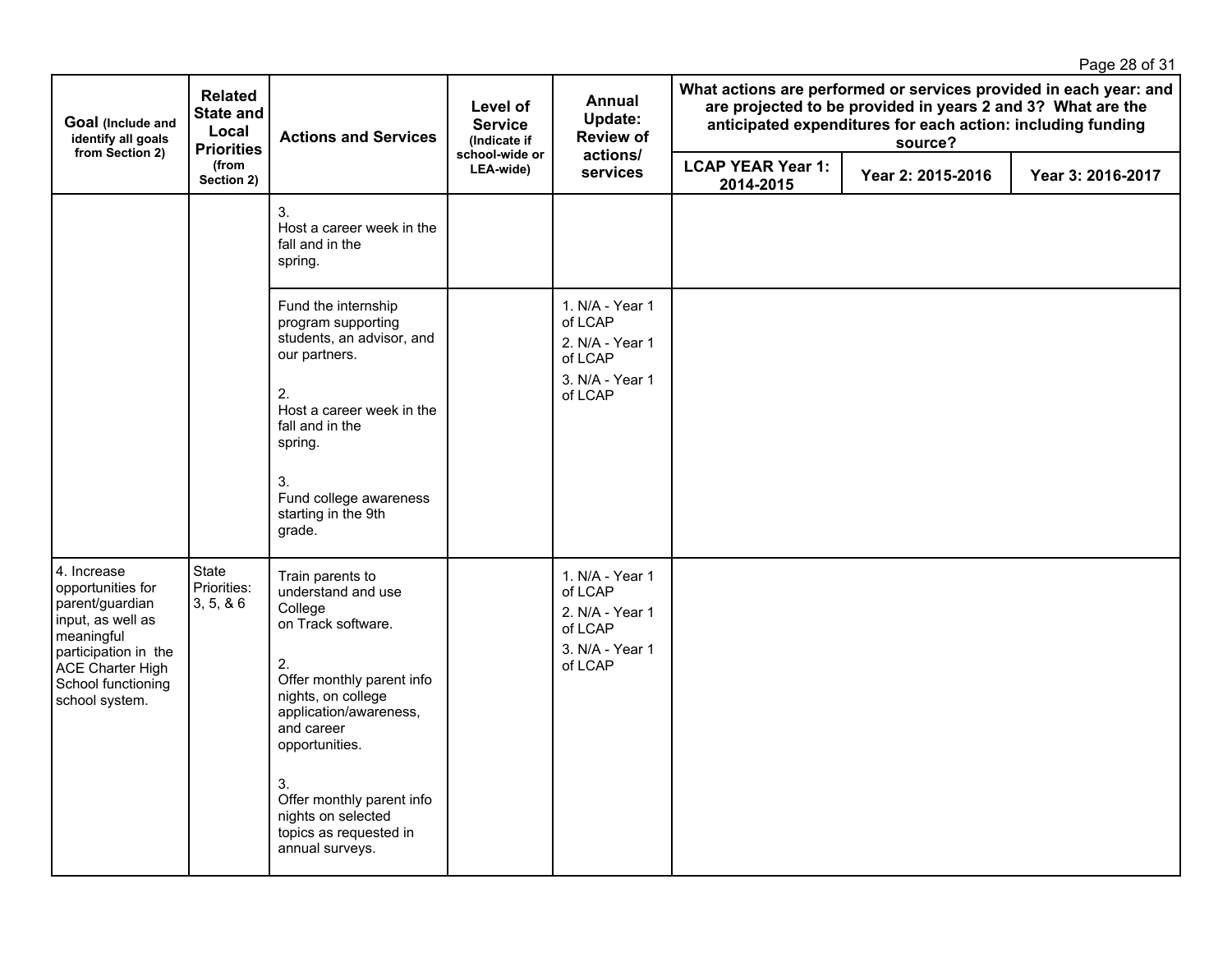|                                                            |                                                                  |                                                                                                                                                                                                                                                                                                                                                                                                                                                                                                                                       |                                            |                                                                                                                                                                                  |                                       |                                                                                                                                                                                                            | Page 29 of 31     |
|------------------------------------------------------------|------------------------------------------------------------------|---------------------------------------------------------------------------------------------------------------------------------------------------------------------------------------------------------------------------------------------------------------------------------------------------------------------------------------------------------------------------------------------------------------------------------------------------------------------------------------------------------------------------------------|--------------------------------------------|----------------------------------------------------------------------------------------------------------------------------------------------------------------------------------|---------------------------------------|------------------------------------------------------------------------------------------------------------------------------------------------------------------------------------------------------------|-------------------|
| Goal (Include and<br>identify all goals<br>from Section 2) | <b>Related</b><br><b>State and</b><br>Local<br><b>Priorities</b> | <b>Actions and Services</b>                                                                                                                                                                                                                                                                                                                                                                                                                                                                                                           | Level of<br><b>Service</b><br>(Indicate if | <b>Annual</b><br>Update:<br><b>Review of</b><br>actions/                                                                                                                         |                                       | What actions are performed or services provided in each year: and<br>are projected to be provided in years 2 and 3? What are the<br>anticipated expenditures for each action: including funding<br>source? |                   |
|                                                            | (from<br>Section 2)                                              |                                                                                                                                                                                                                                                                                                                                                                                                                                                                                                                                       | school-wide or<br>LEA-wide)                | services                                                                                                                                                                         | <b>LCAP YEAR Year 1:</b><br>2014-2015 | Year 2: 2015-2016                                                                                                                                                                                          | Year 3: 2016-2017 |
|                                                            |                                                                  | Purchase vendor to<br>remodel our school's<br>website which will include<br>our school's<br>calendar.<br>2.<br>Conduct and host a<br>career week twice a<br>year, where families are<br>invited with<br>students.<br>3. Increase parent<br>coordinator to full time.<br>Maintain Skoollive<br>contract for Kiosks<br>around campus.<br>2.<br>Maintain Skoollive,<br>College On Track, and<br>Web host contracts to<br>ensure proper<br>communication.<br>3.<br>Maintain Skoollive,<br>College on Track, and<br>Web hosting contracts. |                                            | 1. N/A - Year 1<br>of LCAP<br>2. N/A - Year 1<br>of LCAP<br>3. N/A - Year 1<br>of LCAP<br>1. N/A - Year 1<br>of LCAP<br>2. N/A - Year 1<br>of LCAP<br>3. N/A - Year 1<br>of LCAP |                                       |                                                                                                                                                                                                            |                   |
|                                                            |                                                                  | Provide parent<br>workshops on college<br>awareness, testing, and<br>career avenues for<br>students post high<br>school.                                                                                                                                                                                                                                                                                                                                                                                                              |                                            | 1. N/A - Year 1<br>of LCAP<br>2. N/A - Year 1<br>of LCAP                                                                                                                         |                                       |                                                                                                                                                                                                            |                   |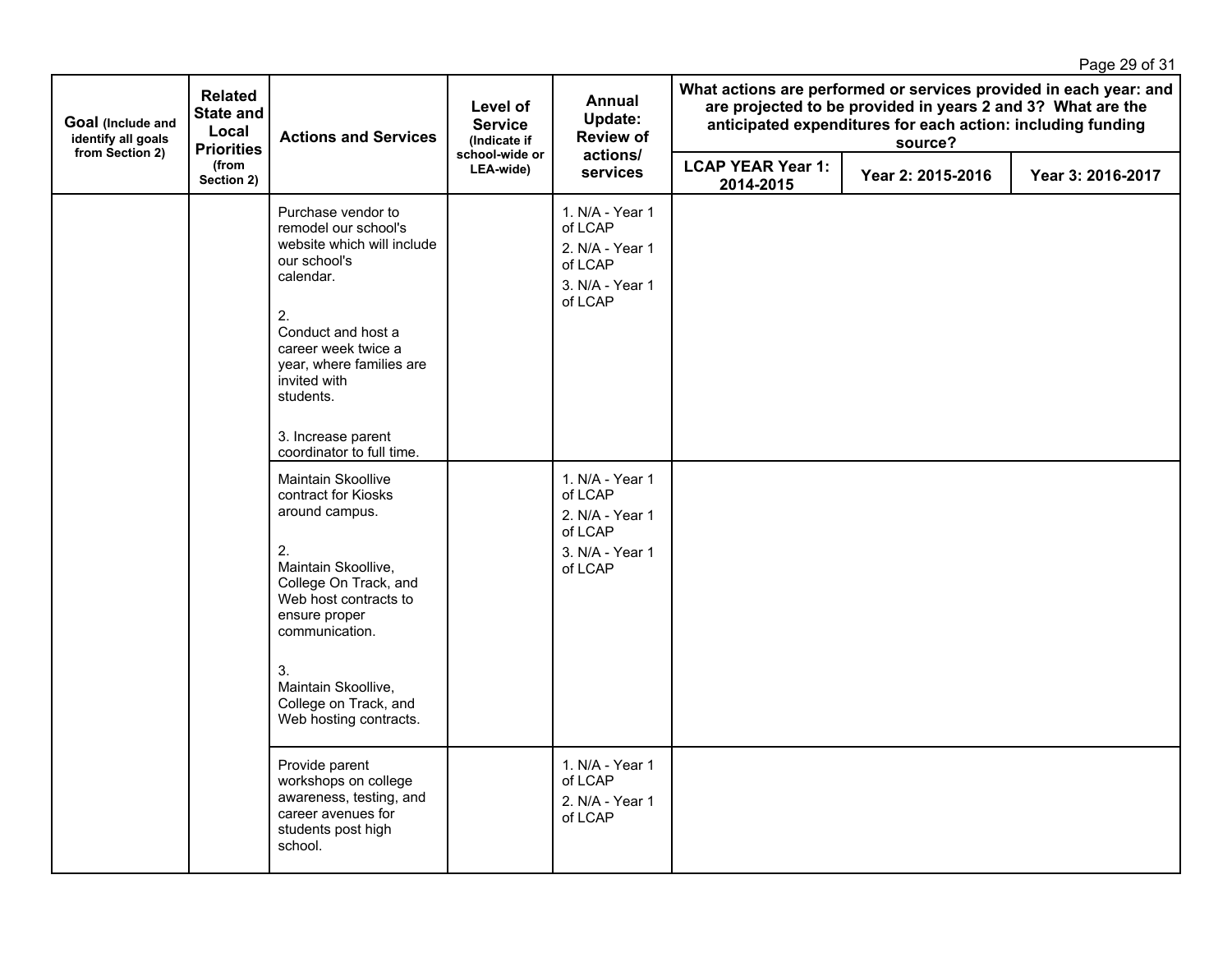Page 30 of 31

| Goal (Include and<br>identify all goals<br>from Section 2) | Related<br>  State and  <br>Local<br><b>Priorities</b><br>(from<br>Section 2) | <b>Actions and Services</b>                | Level of<br><b>Service</b><br>(Indicate if<br>school-wide or<br>LEA-wide) | Annual<br>Update:<br><b>Review of</b><br>actions/<br>services | What actions are performed or services provided in each year: and<br>are projected to be provided in years 2 and 3? What are the<br>anticipated expenditures for each action: including funding<br>source? |                   |                   |
|------------------------------------------------------------|-------------------------------------------------------------------------------|--------------------------------------------|---------------------------------------------------------------------------|---------------------------------------------------------------|------------------------------------------------------------------------------------------------------------------------------------------------------------------------------------------------------------|-------------------|-------------------|
|                                                            |                                                                               |                                            |                                                                           |                                                               | <b>LCAP YEAR Year 1:</b><br>2014-2015                                                                                                                                                                      | Year 2: 2015-2016 | Year 3: 2016-2017 |
|                                                            |                                                                               | 2. Hire a parent<br>coordinator part time. |                                                                           |                                                               |                                                                                                                                                                                                            |                   |                   |